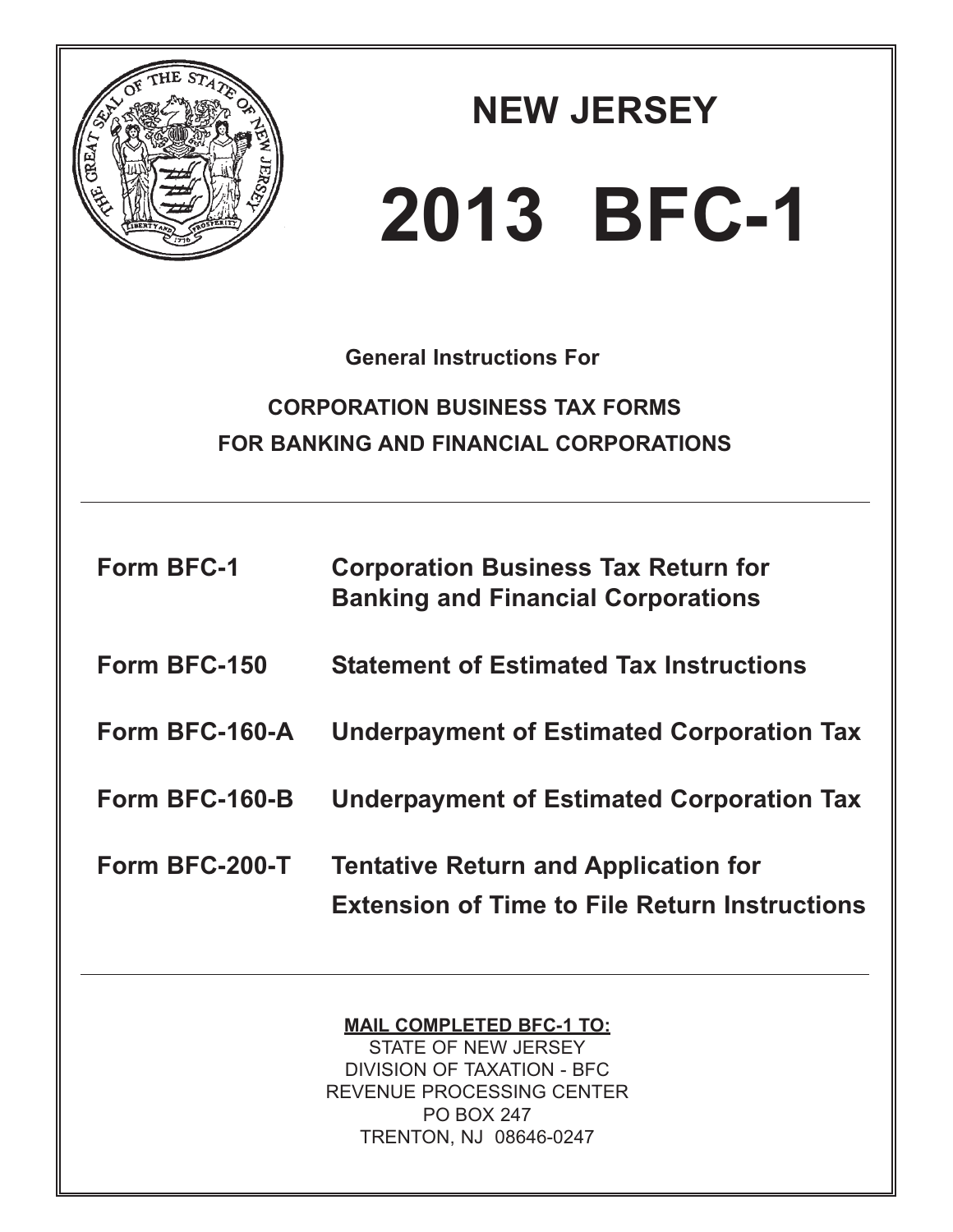#### **A MESSAGE TO THE TAXPAYER**

Enclosed are general instructions for the 2013 New Jersey Corporation Business Tax Return for Banking and Financial Corporations, Form BFC-1, and related forms. As indicated on the top of page 1 of the tax form, this return should be used only for accounting periods ending on or after July 31, 2013 through June 30, 2014. Please note that Federal S Corporations that have not elected NJ S Corporation status must complete Schedule A in full. It is no longer acceptable to submit federal form 1120S in lieu of completing lines 1 through 28.

The following changes are new for the 2013 tax year:

- A new tax credit, the Angel Investor Tax Credit, is included on Schedule A-3, Summary of Tax Credits. General information regarding this tax credit can be found in the instructions.
- The final stage of the single sales fraction phase-in is implemented and effective for tax periods beginning on or after January 1, 2014. Please be sure to use the appropriate Schedule J.
- $\bullet$  The final version of Schedule J for periods beginning on or after January 1, 2014 created the need to revise Schedule A-4 as well. Please be sure to use the appropriate Schedule A-4.

The following are changes from the 2012 tax year listed as a reminder:

- A new tax credit, the Grow New Jersey Tax Credit, is included on Schedule A-3, Summary of Tax Credits. General information regarding this tax credit can be found in the instructions.
- A third Schedule J has been added as part of the phase in of a single sales factor for periods beginning on or after January 1, 2013. Please be sure to use the appropriate Schedule J.

The Annual Report, which is statutorily mandated filing, contains **vital** public information and is required to be filed annually. Filing the Annual report electronically, improves the timeliness and accuracy of the information presented to the legal and financial community about your business in such formats as status reports and standing certificates.

**Please remember that the Annual Report** must be **filed and paid** electronically by all business entities including but not limited to corporations, limited liability companies, limited liability partnerships, limited partnerships and non-profit entities. The paper form was eliminated and the Annual Report is no longer part of the CBT-100 and CBT-100S tax returns. To file and pay electronically, visit the Division of Revenue's website at: http://www.nj.gov/treasury/revenue

Also, the Division continues to gather information from the Corporation Business Tax Returns in order to provide statistics to the Study Commission created by the Business Tax Reform Act, P.L. 2002, Chapter 40. All taxpayers are requested to complete the schedules on the state forms rather than attaching separate schedules.

If you need additional information or assistance in completing this return, please call the Special Audit Section at (609) 292-5300 for Banking Corporations and Financial Corporations or write to the Division of Taxation, Technical Information Branch, PO Box 281, Trenton, NJ 08695-0281.

> Michael J. Bryan **Director** NJ Division of Taxation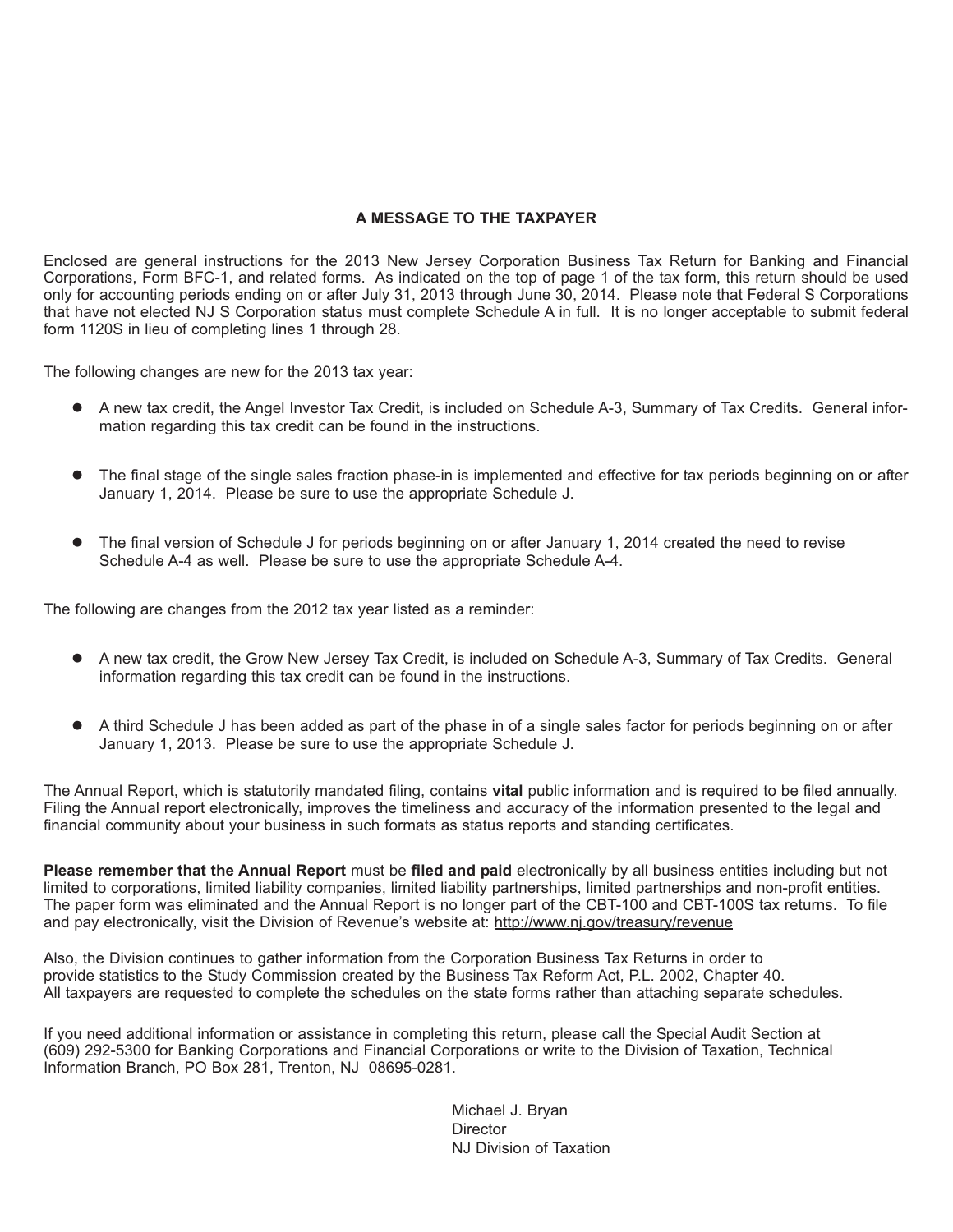#### **BFC-1 - TABLE OF CONTENTS**

| <b>Subject / Instruction Number</b>                                          | Page           |
|------------------------------------------------------------------------------|----------------|
|                                                                              | $\overline{2}$ |
|                                                                              | $\mathbf{1}$   |
|                                                                              | 6, 7           |
|                                                                              | 4              |
|                                                                              | 13             |
|                                                                              | 6              |
|                                                                              | 2, 3           |
|                                                                              | 12             |
|                                                                              | 8              |
|                                                                              | 8              |
|                                                                              | 1              |
|                                                                              | 1              |
| Estimated Tax Installment Payments 45, 46(a)                                 | 12             |
|                                                                              | 2              |
|                                                                              | 3              |
|                                                                              | $\overline{4}$ |
|                                                                              | 6              |
|                                                                              | 14             |
|                                                                              | 12             |
|                                                                              | 12             |
|                                                                              | 5              |
|                                                                              | $\overline{2}$ |
|                                                                              | 4              |
|                                                                              | 1              |
|                                                                              | 8              |
|                                                                              | 8              |
|                                                                              | 6              |
|                                                                              | 12             |
|                                                                              | 8              |
|                                                                              | 1              |
|                                                                              | 12             |
| Personal Liability of Officers and Directors in Dissolution or Liquidation 6 | 1              |
|                                                                              | 8              |
|                                                                              | $\overline{2}$ |
|                                                                              | 2              |
|                                                                              | 3              |
|                                                                              | 8              |
|                                                                              | 4              |
|                                                                              | 9              |
|                                                                              | 2              |
|                                                                              | 6              |
|                                                                              | 12             |
|                                                                              | 12             |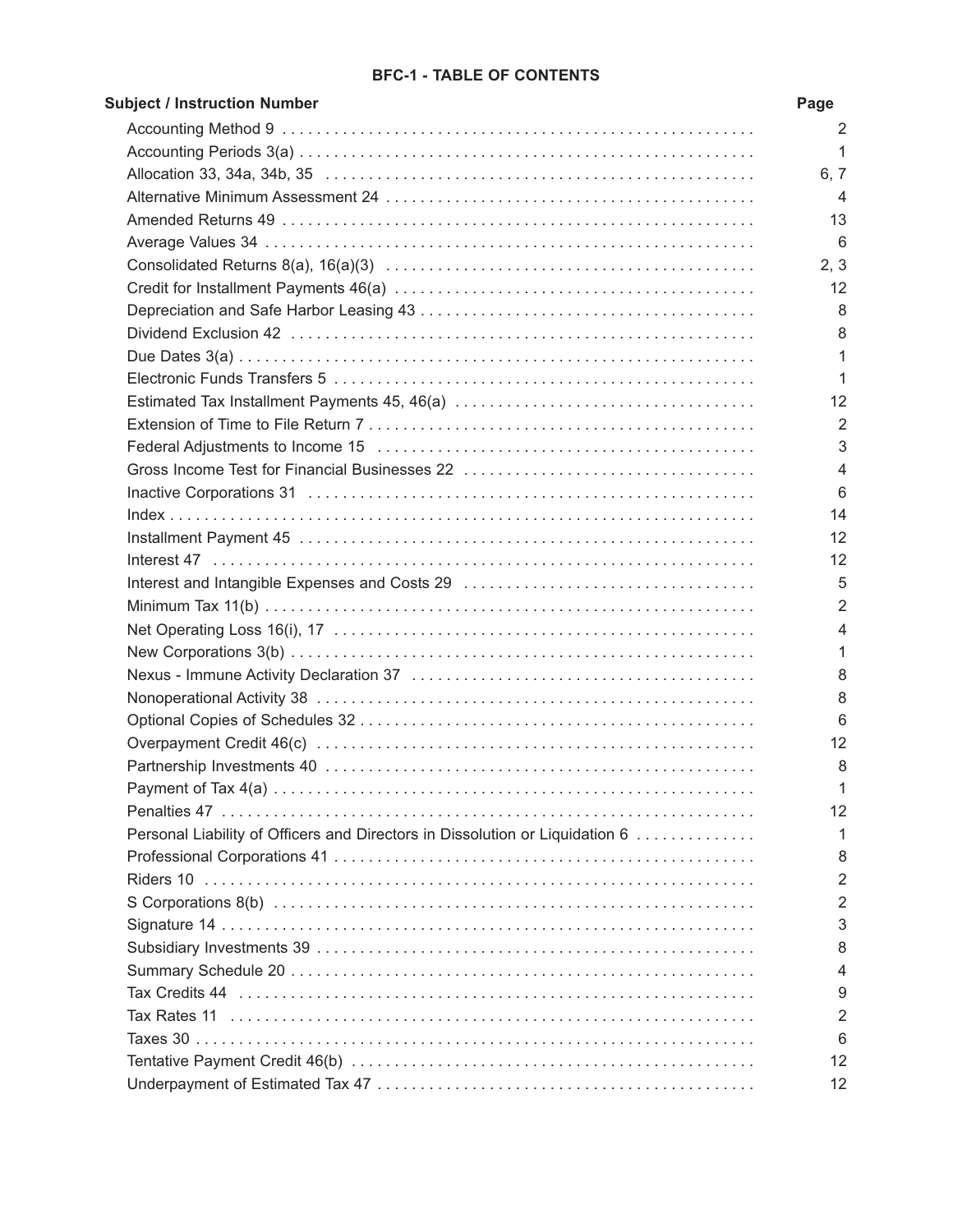**BFC-1-A** (01-14)

### **State of New Jersey**

#### **DIVISION OF TAXATION - CORPORATION TAX**

**INSTRUCTIONS FOR BANKING AND FINANCIAL BUSINESS TAX RETURN**

(Form - BFC-1)

*NOTE:* These instructions are applicable only to taxpayers filing on form BFC-1.

- **1.** Please read all instructions carefully before executing returns.
	- (a) Statutory references are to New Jersey Statutes Annotated and indicate, unless otherwise designated, the section of the Corporation Business Tax Act, as amended and supplemented, on which the instruction is based. For information, forms, etc., address all requests to the Division of Taxation, PO Box 271, Trenton, New Jersey 08695-0271.
	- (b) Every taxpayer must insert its **FEDERAL EMPLOYER IDENTIFICATION NUMBER** on page 1 of the return.
	- (c) Provide the remaining information requested on the top portion of the return. The principal business activity code should be taken from the taxpayer's Federal tax return. Be sure to provide the location of the corporate books as well as a contact person and telephone number.
- **2.** All schedules and questions, unless permission to omit or substitute for same is indicated on the return form, must be answered. If the answer to any item is "No" or "None," write "No" or "None". Do not merely leave the item blank. **Failure to observe this rule will render the return incomplete and the same will not be considered filed until such information has been submitted.**
- **3. (a) Schedule of Due Dates for Financial Corporations Only. NOTE: If the due date falls on a weekend or a legal hoiliday, the return and payment are due the following Business Day.**

| If accounting<br>period ends on  | July 31 | August 31 | Sept. 30 | Oct. 31   | Nov. 30  | Dec. 31  |
|----------------------------------|---------|-----------|----------|-----------|----------|----------|
| Due Date for<br>filing is:       | Nov. 15 | Dec. 15   | Jan. 15  | Feb. 15   | March 15 | April 15 |
| If accounting<br>period ends on: | Jan. 31 | Feb. 28   | March 31 | April 30  | May 31   | June 30  |
| Due date for<br>filing is:       | May 15  | June 15   | July 15  | August 15 | Sept. 15 | Oct. 15  |

#### **BANKING CORPORATIONS MUST REPORT ON A CALENDAR YEAR BASIS - N.J.S.A. 54:10A-34.**

Unless otherwise indicated, calendar or fiscal accounting or base year shall mean the same calendar, fiscal, or other accounting period upon which the taxpayer is required to report to the United States Treasury Department for Federal Income Tax purposes. All fiscal or accounting periods must end on the last day of the month, unless specific written authority is granted to taxpayer by the Federal Internal Revenue Service to use any other period-ending date. For taxpayers using a 52-53 week accounting year for Federal Income Tax purposes, see N.J.A.C. 18:7-2.3.

#### **(b) NEW CORPORATIONS:**

(1) |Every New Jersey Banking or Financial Corporation acquires a taxable status under the New Jersey Corporation Business Tax Act beginning on the date of its incorporation, regardless of whether it had assets or conducted any business activities.

A tax return must be filed for each fiscal period, or part thereof beginning on the date of incorporation in New Jersey and no return may cover a period exceeding twelve (12) months, even by a day. The appropriate due dates will be found in the schedule of due dates shown in paragraph (a) above.

A newly chartered banking corporation or a newly authorized foreign financial corporation which did not commence doing business in New Jersey during the period covered by its first return, must file form CBT-100 as a regular corporation. All others must file returns on Form BFC-1.

- (2) Every corporation that elects to be a New Jersey S Corporation must file a "New Jersey S Corporation or New Jersey QSSS Election" (Form CBT-2553) within one calendar month subsequent to the Federal S Corporation filing requirement.
- (3) Every corporation which incorporates, qualifies or otherwise acquires a taxable status in New Jersey and which has adopted a fiscal year other than December 31, shall advise the Division of Taxation promptly of the date of such accounting period. If no such advice is received on or before April 15, 2013 the taxpayer will be deemed "delinquent" if no return is filed on or before April 15, 2014.
- **4.** (a) **PAYMENT OF TAX**: **Make remittance payable to "State of New Jersey - BFC" and forward with return to Division of Taxation - BFC, Revenue Processing Center, PO Box 247, Trenton, NJ 08646-0247. MAKE OUT A SEPARATE REMITTANCE FOR EACH RETURN. Do not remit the tax for two or more returns in one check.**
	- (b) All corporations are required to make installment payments of estimated tax. Generally, these payments are remitted with the form BFC-150. Refer to instruction 45 for further information.
- **5. ELECTRONIC FUNDS TRANSFERS:** The Division of Revenue has established procedures to allow the remittance of tax payments through Electronic Funds Transfer (EFT). Taxpayers with a prior year's liability of \$10,000 or more in any one tax are required to remit all tax payments using EFT. If you have any questions concerning the EFT program, call (609) 984-9830, fax (609) 292-1777 or write to N.J. Division of Revenue, EFT Section, PO Box 191, Trenton, NJ 08646- 0191.
- **6. PERSONAL LIABILITY OF OFFICERS AND DIRECTORS:** Any officer or director of any corporation who shall distribute or cause to be distributed any assets in dissolution or liquidation to the stockholders without having first paid all corporation franchise taxes, fees, penalties and interest imposed upon said corporation, in accordance with N.J.S.A. 14A:6-12, N.J.S.A. 54:50-18 and other applicable provisions of law, shall be personally liable for said unpaid taxes, fees, penal-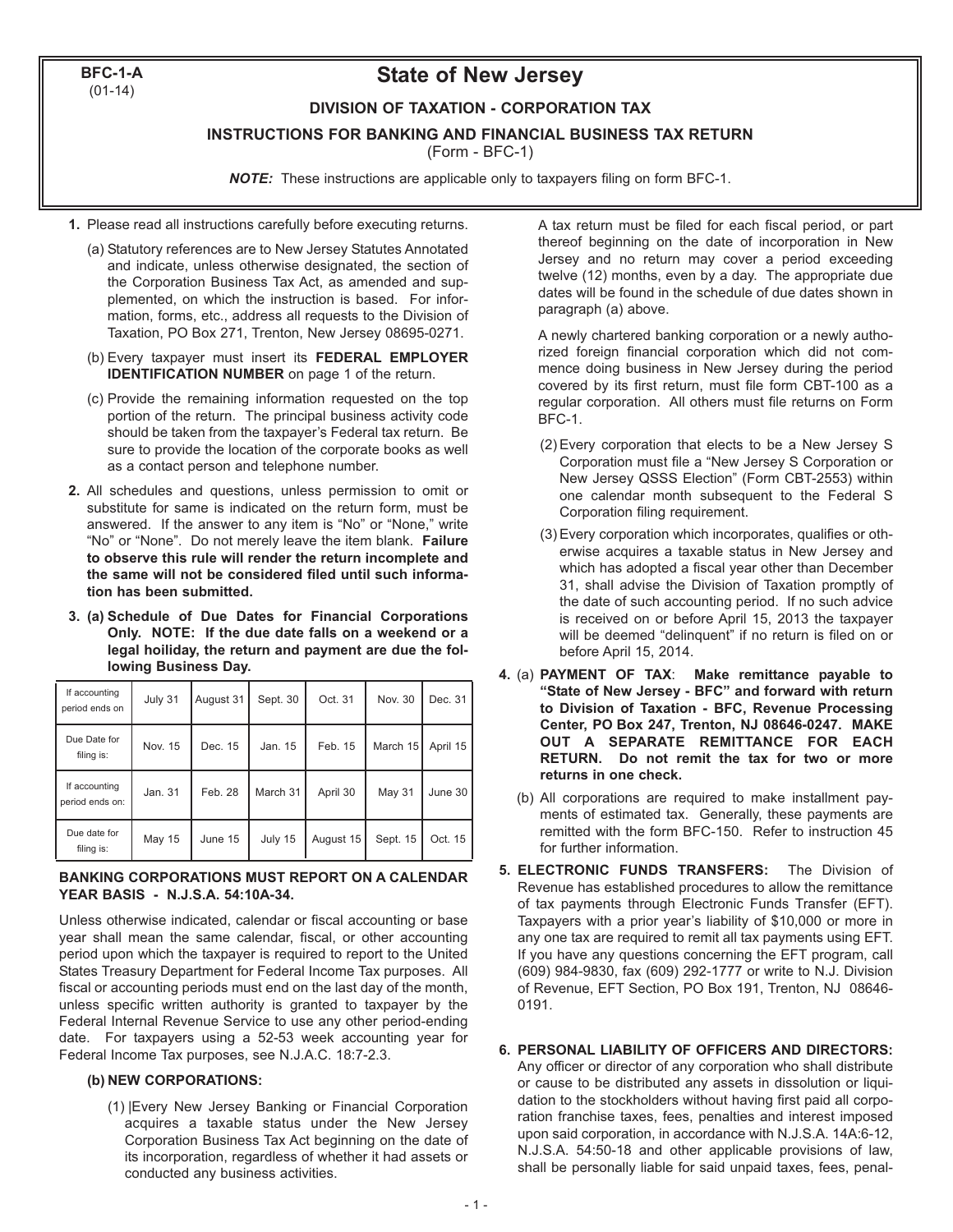ties and interest. Compliance with N.J.S.A. 54:50-13 is also required in the case of certain mergers, consolidations and dissolutions.

#### **7. EXTENSION OF TIME TO FILE RETURN/INSTRUCTIONS FOR FORM BFC-200-T:**

(a) AUTOMATIC EXTENSION: Where a tentative return, Form BFC-200-T, and tax payment are timely and properly filed, it is the policy of the Division of Taxation to grant an extension of no more than five (5) months for filing the BFC-1.

The return must include the computation of tax liabilities on lines 1 and 2, and, if applicable, the Key Corporation AMA payment on line 3 and the Tentative Professional Fees on lines 4 and 5. Submit the completed BFC-200-T with payment of the total amount due as reflected on line 8. The tentative return must be postmarked on or before the original due date of the tax return.

- (b) Request for extension of time for filing a return must be signed by an officer of the corporation, an accountant authorized to prepare this return, or any duly authorized agent of the taxpayer. Tax preparers who fail to sign the return and provide their assigned tax identification number shall be liable for a \$25 penalty for each failure. If the tax preparer is not self-employed, the name of the tax preparer's employer and the employer's tax identification number should also be provided.
- (c) Where a request for extension is duly made, it will be granted by the Division. Approved extensions will not be confirmed in writing.
- (d) MINIMUM TAX: see instruction 11(b).
- (e) INSTALLMENT PAYMENT: Any taxpayer with a tax liability of \$500 on line 1, may make a payment of 50% of line 1 in lieu of making the installment payments otherwise required. Taxpayers that report a tax liability greater than \$500 on line 1 should not make an entry on line 2 and are required to make installment payments as indicated in instruction 45. Any taxpayer with Professional Corporation Fee liabilities at line 5 must pay an installment payment of 50% of line 5.

#### (f) **PENALTIES AND INTEREST**

(1) Interest - The annual interest rate is 3% above the average predominant prime rate. Interest is imposed each month or fraction thereof on the unpaid balance of tax from the original due date to the date of payment. At the end of each calendar year, any tax, penalties and interest remaining due will become part of the balance on which interest will be charged. The interest rates assessed by the Division of Taxation are published in the quarterly issues of the *New Jersey State Tax News*. See "Tax Forms and Information" on page 14 for information on obtaining copies of the newsletter.

**NOTE:** The average predominant prime rate is the rate as determined by the Board of Governors of the Federal Reserve System, quoted by commercial banks to large businesses on December 1st of the calendar year immediately preceding the calendar year in which payment was due or as redetermined by the Director in accordance with N.J.S.A. 54:48-2.

(2) Insufficiency Penalty - If the amount paid with the Tentative Return, Form BFC-200-T, is less than 90% of the tax liability computed on Form BFC-1, or in the case of a taxpayer whose preceding return covered a full 12 month period, is less than the amount of the tax computed at the rates applicable to the current accounting year but on the basis of the facts shown and the law

applicable to the preceding accounting year, the taxpayer may be liable for a penalty of 5% per month or fraction thereof not to exceed 25% of the amount of underpayment from the original due date to the date of actual payment.

- **8**. (a) **CONSOLIDATED RETURNS NOT PERMITTED:** A corporation which is included in a consolidated Federal Income Tax Return must complete **all schedules** on its own separate basis, and attach to its return, a copy of the Affiliations Schedule, Form 851, which it filed with U.S. Form 1120 for Federal Income Tax purposes.
	- (b) **FEDERAL S CORPORATIONS:** Federal S Corporations which have not elected to be New Jersey S Corporations must complete this return as though no election had been made under Section 1362 of the Internal Revenue Code. A copy of Form 1120S as filed must be submitted. New Jersey S Corporations must file the New Jersey S Corporation Business Tax Return, CBT-100S.
- **9. ACCOUNTING METHOD:** The return must be completed using the same basis, cash, accrual or other basis that was employed in the taxpayer's Federal Income Tax Return.
- **10. RIDERS:** Where space is insufficient, attach rider in form of original typewritten sheets. Write only on one side of sheet.

#### **11. TAX RATES:**

(a) For taxpayers with Entire Net Income (Page 1, line 1 and line 4b) greater than \$100,000, the tax rate is 9% (.09) on adjusted entire net income or such portion thereof as may be allocable to New Jersey.

For taxpayers with Entire Net Income (Page 1, line 1 and line 4(b)) greater than \$50,000 and less than or equal to \$100,000, the tax rate is 7.5% (.075) on adjusted entire net income or such portion thereof as may be allocable to New Jersey. Tax periods of less than 12 months qualify for the 7.5% rate if the prorated entire net income does not exceed \$8,333 per month.

For taxpayers with Entire Net Income (Page 1, line 1 and line 4(b)) of \$50,000 or less, the tax rate is 6.5% (.065) on adjusted net income or such portion thereof as may be allocable to New Jersey. Tax periods of less than 12 months qualify for the 6.5% rate if the prorated entire net income does not exceed \$4,166 per month.

(b) **MINIMUM TAX:** The minimum tax is assessed based on the New Jersey Gross Receipts as follows:

| New Jersey Gross Receipts                   | Minimum Tax |  |  |
|---------------------------------------------|-------------|--|--|
| Less than \$100,000                         | \$500       |  |  |
| \$100,000 or more but less than \$250,000   | \$750       |  |  |
| \$250,000 or more but less than \$500,000   | \$1,000     |  |  |
| \$500,000 or more but less than \$1,000,000 | \$1,500     |  |  |
| \$1,000,000 or more                         | \$2,000     |  |  |

provided however that for a taxpayer that is a member of an affiliated or controlled group (as per sections 1504 or 1563 of the Internal Revenue Code of 1986) which has a total payroll of \$5,000,000 or more for the return period, the minimum tax shall be \$2,000. Tax periods of less than 12 months are subject to the higher minimum tax if the prorated total payroll exceeds \$416,667 per month. Total payroll refers to the total payroll of the affiliated group rather than total New Jersey payroll of a single corporation. Taxpayers that are members of an affiliated or controlled group must submit a schedule of payroll per member and a copy of the taxpayer's federal affiliations schedule, Form 851, with the return. Refer to Schedule A-GR for the deter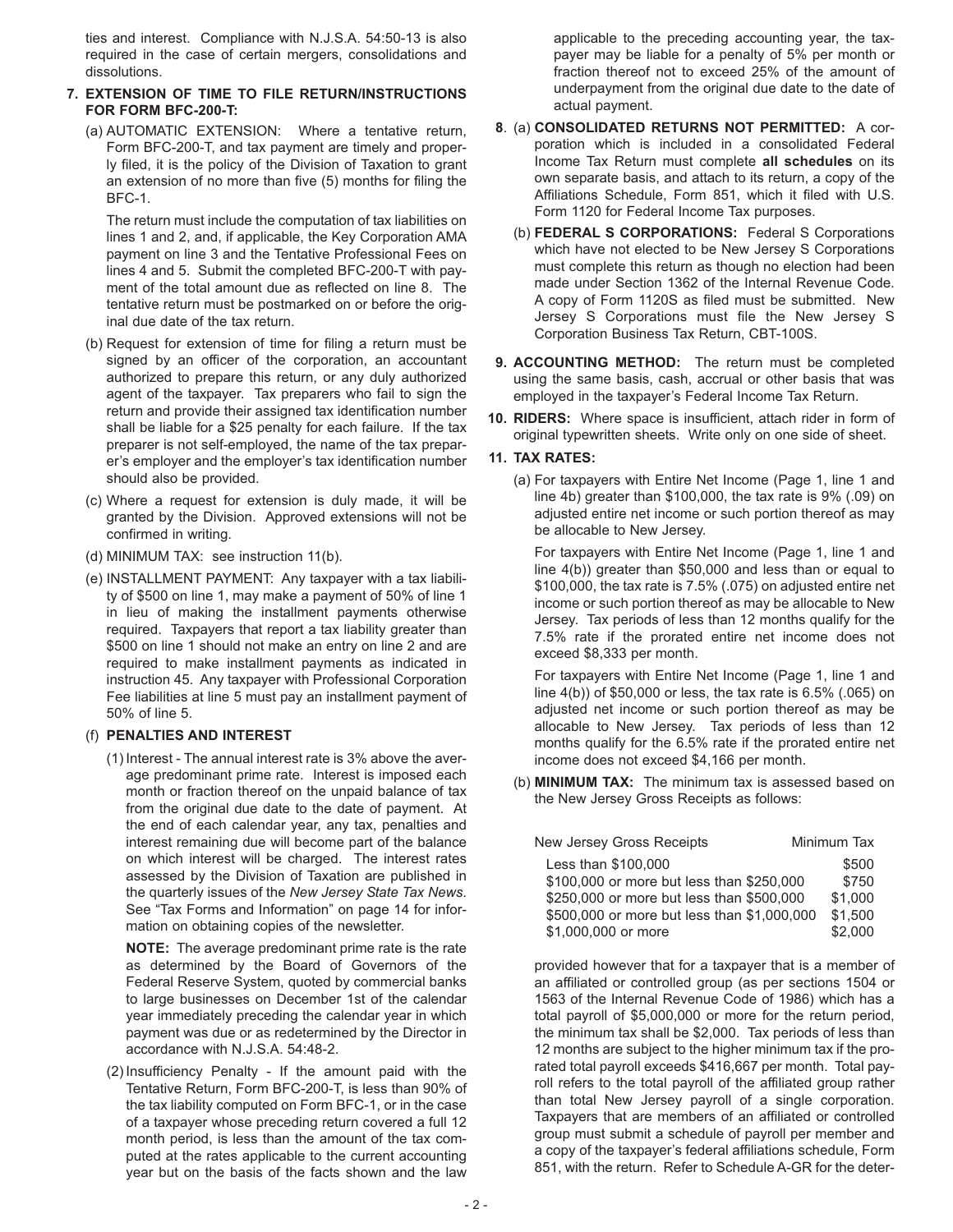mination of New Jersey gross receipts.

#### **The minimum tax cannot be prorated. Zero (0) returns are not permitted**

- **12. WHO MAY BE SUBJECT TO TAX:** Any domestic or foreign corporation, joint-stock company or association and any business conducted by a trustee or trustees wherein interest or ownership is evidenced by a certificate of interest or ownership or similar written instrument is subject to tax. This includes limited partnership associations organized pursuant to N.J.S.A. 42:3-1 et seq. and foreign limited partnership associations. No new limited partnership associations shall be formed in New Jersey after September 21, 1988. In general, limited liability companies are required to file for New Jersey purposes in the same manner that they report for Federal purposes.
- **13. CORPORATIONS REQUIRED TO FILE THIS RETURN:** Every corporation existing under the laws of the State of New Jersey, and every foreign corporation which (1) holds a general Certificate of Authority to do business in this State issued by the Secretary of State; or (2) holds a certificate, license or other authorization issued by any other State department or agency, authorizing the company to engage in corporate activity within this State; or (3) derives income in this State; or (4) employs or owns capital within this State; or (5) employs or owns property in this State; or (6) maintains an office in this State, who, in addition, qualifies as one of the following: (a) a banking corporation defined at N.J.S.A. 54:10A-36, or (b) a financial corporation defined at N.J.A.C. 18:7-1.16. Taxpayer must complete Schedule A-6 and submit it attached to the BFC-1. See instruction 22. A foreign corporation that is a partner of a New Jersey partnership is deemed doing business in the state and should file a return.
- **14. SIGNATURE:** Each return must be signed by an officer of the corporation authorized to act to the effect that the statements contained therein are true. The fact that an individual's name is signed on the return shall be prima facie evidence that such individual is authorized to sign the return on behalf of the corporation. Tax preparers who fail to sign the return or provide their assigned tax identification number shall be liable for a \$25.00 penalty for each such failure. If the tax preparer is not self-employed, the name of the tax preparer's employer and the employer's tax identification number should also be provided. In the case of a corporation in liquidation or in the hands of a receiver or trustee, certification shall be made by the person responsible for the conduct of the affairs of such corporation.
- **15. FINAL DETERMINATION OF NET INCOME BY FEDERAL GOVERNMENT:** Any change made by the Internal Revenue Service which is attributable to the net income of the taxpayer corporation, whether the change is made on examination of Corporation Income Tax Return Form 1120, Form 1120S, or any other form used for reporting income for Federal tax purposes or any stockholder's return in which the taxpayer's net income or any portion thereof is reported, is required to be reported to the Division on an amended return within ninety (90) days. Refer to instruction 49.

**FEDERAL/STATE TAX AGREEMENT:** The New Jersey Division of Taxation and the Internal Revenue Service have entered into a Federal/State agreement for the mutual exchange of tax information to verify the accuracy and consistency of information reported on Federal and New Jersey tax returns.

**16. SCHEDULE A - COMPUTATION OF ENTIRE NET INCOME: Every taxpayer must complete this schedule on the form provided.** Federal S Corporations must also submit a copy of the corresponding Federal Income Tax return. For New Jersey tax purposes, each such corporation will be taxed on the basis of its entire net income in the same manner and to the same extent as if no Federal income tax election were permissible or had been made. Refer to instruction 8.

- (a) (1) **GENERAL:** Where the corporation has filed a Federal Income Tax Return on its own separate basis, the figures shown at lines 1 to 28 must be the same as lines 1 to 28 on page 1, U.S. Federal Income tax Return, Form 1120.
	- (2) Where the corporation has not filed a separate Federal Income Tax Return, or where the figures shown at lines 1 to 28 are not the same as lines 1 to 28 respectively, on page 1, U.S. Federal Income Tax Return, taxpayer must explain and reconcile on rider.
	- (3) **CONSOLIDATED RETURNS ARE NOT PERMITTED:** A corporation which is included in a consolidated Federal Income Tax Return must complete lines 1 to 39 on its own separate basis without consolidation with any other corporation.
- (b) **Lines 8 and 9:** Add a rider or schedules showing the same information shown on Federal Form 1120, schedule D, and/or Form 4797. Gains and losses resulting from the disposition of property where a section 179 expense deduction was passed through to S Corp shareholders are not reported on Federal Form 4797, and should be reported on Schedule A, Line 10. If a sale of shares of stock or partnership interest resulted in a taxable transfer of a controlling interest in certain commercial real property under N.J.S.A. 54:15C-1, please so indicate on a rider.
- (c) **Line 28:** This line must agree with line 28, page 1 of the taxpayer's unconsolidated Federal Form 1120 or 1120-A whichever is applicable.
- (d) **Line 29:** Include any interest income that was not taxable for Federal Income Tax purposes, and was not included in total income reported on line 28, Schedule A.
- (e) **Line 30:** Enter the total amount of interest deducted on Schedule A that was paid to related members and reported on Schedule G, Part I.
- (f) **Line 31:** Enter the total taxes paid or accrued to the United States, a possession or territory of the United States, a state, a political subdivision thereof, or the District of Columbia, or to any foreign country, state, province, territory or subdivisions thereof, on or measured by profits or income, business presence or business activity, including any foreign withholding tax, or any sales and use tax paid by a utility vendor, taken as a deduction in Schedule A and reflected in line 28. Refer to instruction 30.
- (g) **Line 32:** Enter the depreciation and other adjustments from Schedule S. Refer to instruction 43.
- (h) **Line 33(a): DEDUCTION FOR IRS SECTION 78 GROSS- UP:** The portion of any IRS Section 78 gross-up included in dividend income on line 4, Schedule A that is not excluded from entire net income on line 37, may be treated as deduction. Attach a copy of federal foreign tax credit form 1118.

**Line 33(b):** Report amounts of (1) adjustments not otherwise specifically provided for, (2) gross income, less deductions and expenses in connection therewith, from sources outside the United States, not included in Federal taxable income, and (3) the add back of any deductions for research and experimental expenditures, to the extent that those research and experimental expenditures are quali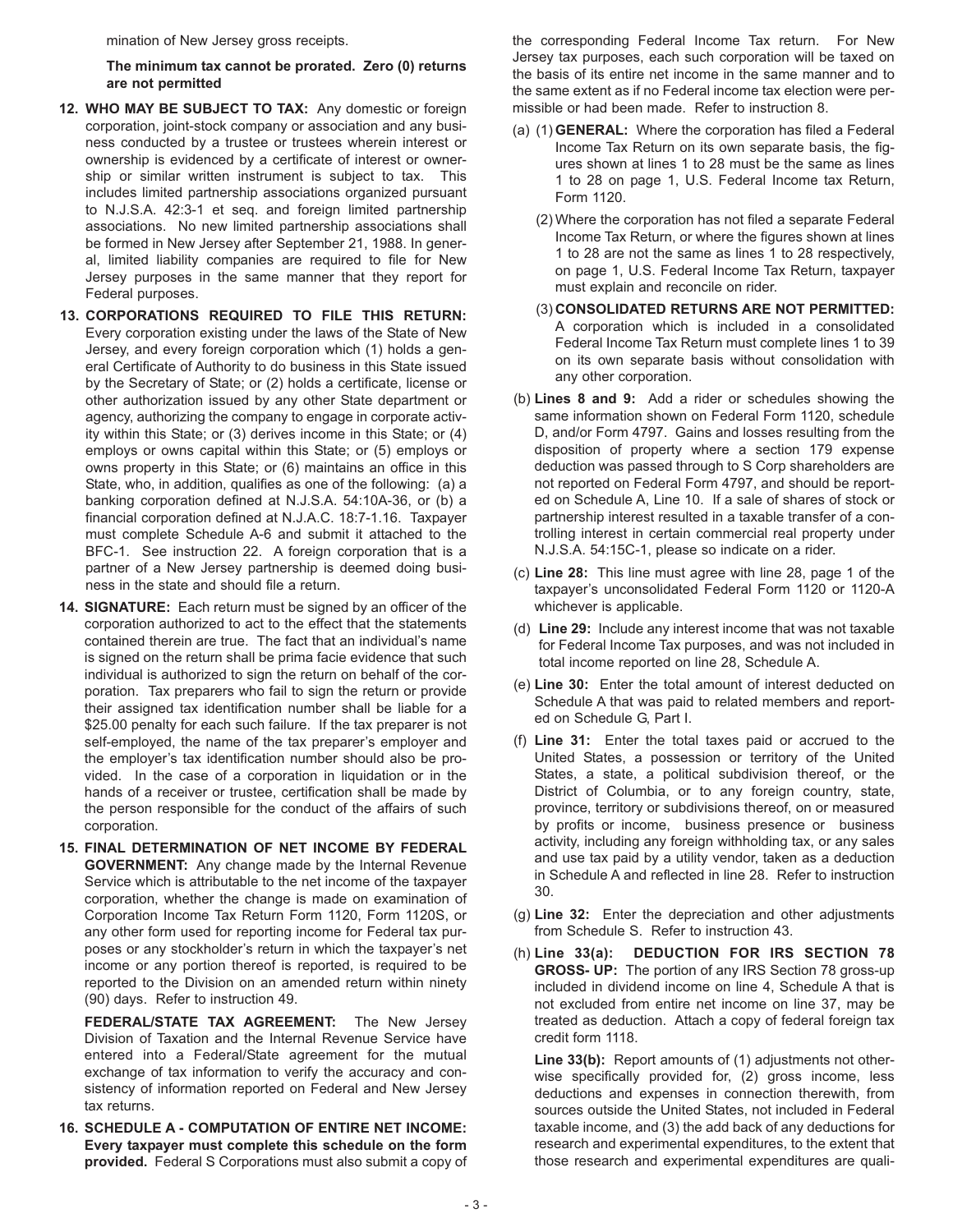fied research expenses or basic research payments for which an amount of credit is claimed pursuant to section 1 of P.L.1993,c.175 (C.54:10A-5.24) unless those research and experimental expenditures are also used to compute a federal credit claimed pursuant to section 41 of the federal Internal Revenue Code of 1986, 26 U.S.C. s.41. Attach separate riders explaining fully such items.

**Line 33(c):** Enter the net effect of the elimination of nonoperational activity or non-unitary partnership income and expenses from Schedule O, Part I, line 36.

**Line 33(d):** Enter the total amount of interest and intangible expenses and costs deducted on Schedule A that was paid to related members and reported on Schedule G, Part II.

- (i) **Line 35:** A net operating loss for a taxable year may be carried forward as a net operating loss deduction to a succeeding year. A net operating loss is the excess of allowable deductions over gross income used in computing entire net income. Neither a net operating loss deduction nor the dividend exclusion is an allowable deduction in computing a net operating loss. The statute authorizes a carryover of the deduction for seven tax periods; for privilege periods ending after June 30, 2009, P.L. 2008, C.102 provides a carryover period of twenty years Schedule A-1 has been replaced by Form 500. Net operating losses must be detailed on Form 500, which is available separately. To obtain this form, refer to the index on page 14.
- (j) **Line 37:** Dividends from all sources must be included in Schedule A. However, an exclusion from entire net income for certain dividend income may be taken as indicated in Schedule R. Taxpayer may not include money market fund income or REIT dividends as part of the dividend exclusion. The amount of the dividend exclusion allowed to be taken as a deduction is limited to the amount of income reported on line 36 of Schedule A for that tax year.
- (k) **Line 38:** INTERNATIONAL BANKING FACILITY-ELIGI-BLE NET INCOME MAY BE EXCLUDED FROM ENTIRE NET INCOME: Effective January 5, 1984, a banking corporation which is operating as an International Banking Facility may exclude the eligible net income of the I.B.F. from its entire net income. Rules detailing the specific treatment have been published.
- (l) **RIGHT OF DIRECTOR TO CORRECT DISTORTIONS OF NET INCOME:** The Director is authorized to adjust and redetermine items of gross receipts and expenses as may be necessary to make a fair and reasonable determination of tax payable under the Corporation Business Tax Act. For details regarding the conditions under which this authority may be exercised, refer to regulation N.J.A.C. 18:7-5.10.
- **17. SCHEDULE A-1 NET OPERATING LOSS DEDUCTION AND CARRYOVER:** Schedule A-1 has been replaced by Form 500. Net operating losses must be detailed on Form 500, which is available separately. To obtain this form and related information, refer to the index on page 14.
- **18. SCHEDULE A-2 COST OF GOODS SOLD:** The amounts reported on this schedule must be the same as the amounts reported on the taxpayer's Federal income tax return. When calculating the AMA, corporations must calculate the Cost of Goods Sold per the AMA instructions.
- **19. SCHEDULE A-3 SUMMARY OF TAX CREDITS:** This

schedule must be completed if one or more tax credits are claimed for the current tax period. The total on line 20 must equal the amount reported on page 1, line 10. Refer to instruction 44.

- **20. SCHEDULE A-4 SUMMARY SCHEDULE: Every corporation must complete this schedule.** Report the information on each line of the applicable version of Schedule A-4 from the return schedules indicated. **All lines must be completed. Non-allocating taxpayers must enter 1.000000 on the appropriate line(s) for the applicable version.**
- **21. SCHEDULE A-5 FEDERAL IRC SECTION 199 ADJUST-MENT:** Effective for privilege periods beginning after December 31, 2004, a limited IRC Section 199 deduction may be allowed for New Jersey CBT purposes on a separate entity basis. The Section 199 deduction which is allowable for New Jersey CBT purposes and entered on line 2, is computed on Form 501 which is available separately. To obtain this form, refer to the index on page 14.
- **22. SCHEDULE A-6 GROSS INCOME TEST FOR FINANCIAL BUSINESSES:** Financial businesses must derive 75% of their gross income from the financial activities enumerated at N.J.A.C. 18:7-1.16(a)1 through (a)7. Qualifying corporations must complete Schedule A-6 and file it along with the tax return form BFC-1. Taxpayers who do not meet the 75% gross income test must file the Corporation Business Tax Return, form CBT-100. If further information is required regarding this schedule, direct inquiries to: Special Audit Section, Division of Taxation, PO Box 271, Trenton, NJ 08695- 0271, Telephone: (609) 292-5300. Questions regarding banking facilities and financial businesses can be directed to 609- 292-5300.
- **23. SCHEDULE A-GR COMPUTATION OF NEW JERSEY GROSS RECEIPTS AND MINIMUM TAX:** If the greater of the amounts reported on page 1, lines 11 or 12 is less than \$2,000, complete this schedule. Enter the greater of the computed tax liability or the amount on Schedule A-GR, line 7, on page 1, line 13. If the taxpayer is part of an affiliated group whose total payroll is \$5,000,000 or more, the minimum tax is \$2,000 regardless of the amount of the taxpayer's NJ gross receipts, and Schedule A-GR need not be completed.
- **24. SCHEDULE AM ALTERNATIVE MINIMUM ASSESSMENT FOR BFC CORPORATIONS:** For privilege periods beginning on or after January 1, 2002, all New Jersey taxpayers are required to pay a New Jersey Corporate Tax computed pursuant to Section 5 of P.L. 1945, (C.54:10A-5), or the elected Alternative Minimum Tax, whichever is greater. For returns with privilege periods beginning after June 30, 2006, there is no AMA, except for taxpayers claiming P.L.86-272 immunity. There are two methods of determining the Alternative Minimum assessment: (a) based upon New Jersey Gross Receipts, and (b) based upon New Jersey Gross Profits.

**PART I -** computes New Jersey gross receipts, which equals the total of (1) sales of tangible personal property where shipment is made to points within this state, appropriation to the orders where shipment is made to points within this state, (2) services performed within the state, (3) rentals from properties situated, (4) royalties from the use of patents or copyrights, within the state, and (5) all other business receipts earned within the state. Investment income received by a taxpayer through ownership in a foreign or domestic entity is considered gross receipts for purposes of computing the taxpayer's alternative minimum assessment.

**PART II** - New Jersey gross receipts from Part I are used in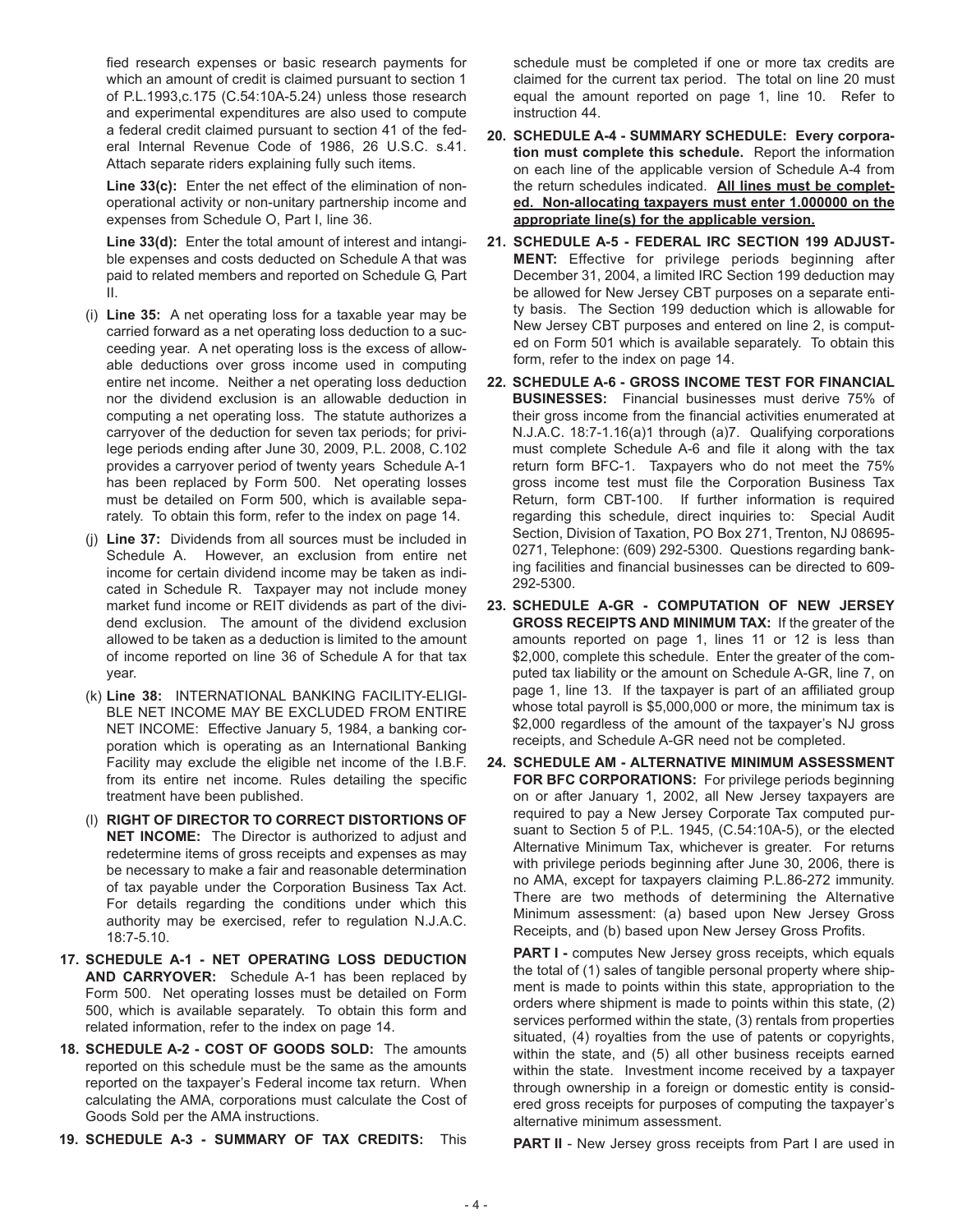Part II to compute New Jersey gross profits. This is calculated by subtracting New Jersey cost of goods sold from New Jersey gross receipts. New Jersey cost of goods sold is computed by multiplying the total cost of goods sold (from Schedule A-2, line 8) by, at the taxpayer's election, the New Jersey allocation factor (from Schedule J, Part III, line 5) or the receipts fraction (from Schedule J, Part III, Line 2(j)).

NJ Gross Receipts (from Schedule AM, Part I, line 6)

- NJ Cost of Goods Sold (from Schedule AM, Part II, line 4)

= New Jersey Gross Profits

**PART III -** reports the New Jersey Gross Receipts and the New Jersey Costs of Goods Sold historically for the current year and the past 3 years.

**NOTE:** For taxpayers who were not required to file New Jersey CBT returns for any or all of the three prior privilege periods, enter N/A on the appropriate line(s).

**PART IV -** Computing the Alternative Minimum Assessment based on Gross Profits: Enter amount of New Jersey Gross Profits (from Part II, line 5) on Schedule AM, Part IV, line 1. If New Jersey Gross Profits are:

- (a) less than or equal to \$1,000,000, the Alternative Minimum Assessment based on Gross Profits will be zero;
- (b) greater than \$1,000,000, but not over \$10,000,000, the Alternative Minimum Assessment will be .0025 times the gross profits in excess of \$1,000,000, multiplied by the AM exclusion rate of 1.11111;
- (c) greater than \$10,000,000, but not over \$15,000,000, the Alternative Minimum Assessment will be the gross profits multiplied by .0035;
- (d) greater than \$15,000,000, but not over \$25,000,000, the Alternative Minimum Assessment will be the gross profits multiplied by .006;
- (e) greater than \$25,000,000, but not over \$37,500,000, the Alternative Minimum Assessment will be the gross profits multiplied by .007;
- (f) greater than \$37,500,000, the Alternative Minimum Assessment will be the gross profits multiplied by .008.

**PART V** - Computing the Alternative Minimum Assessment based on Gross Receipts: New Jersey gross receipts are used in Schedule AM, Part V to determine the amount of tax due under the gross receipts method. This method takes New Jersey gross receipts and multiplies them by a certain percentage based on the receipt amount.

Enter amount of New Jersey Gross Receipts (from Part I, line 5) on Schedule AM, Part V, line 1. If New Jersey gross receipts are:

- (a) less than or equal to \$2,000,000, the Alternative Minimum Assessment based on Gross Receipts will be zero;
- (b) greater than \$2,000,000, but not over \$20,000,000, the Alternative Minimum Assessment will be .00125 times the gross receipts in excess of \$2,000,000, multiplied by the AMA exclusion rate of 1.11111;
- (c) greater than \$20,000,000, but not over \$30,000,000, the Alternative Minimum Assessment will be the gross receipts multiplied by .00175;
- (d) greater than \$30,000,000, but not over \$50,000,000, the Alternative Minimum Assessment will be the gross receipts multiplied by .003;
- (e) greater than \$50,000,000, but not over \$75,000,000, the Alternative Minimum Assessment will be the gross receipts

multiplied by .0035;

(f) greater than \$75,000,000, the Alternative Minimum Assessment will be the gross receipts multiplied by .004.

**PART VI** - For the first privilege period, the taxpayer has the option to select the computation method of the Alternative Minimum Assessment, either based on Gross Profits or Gross Receipts. However, once selected, the method must be employed for that privilege period, and for the next succeeding four privilege periods.

The maximum Alternative Minimum Assessment for an individual corporation for a privilege period will be \$5,000,000. Taxpayer will enter the lesser of the elected alternative minimum assessment (from Schedule AM, Part VI, line 4), or \$5,000,000, on Schedule AM, Part V, line 5. Taxpayer will enter amount from Schedule AM, Part IV, line 5, on Page 1 of BFC-1, line 12.

The amount of tax due for the privilege period will be the greater of the elected Alternative Minimum Assessment, or the traditional Corporate tax (computed pursuant to Section 5 of P.L. 1945, (C.54:10A-5)).

**PART VII** - Enter the name of the appointed Key Corporation of the affiliated group on line 1 if the group is claiming the AMA threshold limit of \$20,000,000. Enter the Federal Identification Number (FID) of the appointed Key Corporation on line 2.

- **25. SCHEDULE B BALANCE SHEET:** Every taxpayer must complete this schedule. The amounts reported must be the same as the year end figures shown on the taxpayer's books. A taxpayer that is included in a consolidated Federal income tax return must complete this schedule on its own separate basis.
- **26. SCHEDULE C RECONCILIATION OF INCOME PER BOOKS WITH INCOME PER RETURN AND SCHEDULE C-1-ANALYSIS OF UNAPPROPRIATED RETAINED EARN-INGS PER BOOKS:**
	- (a) Every corporation must complete these schedules or submit legible copies of Schedules M-1 and M-2 from their unconsolidated Federal Form 1120. For requirements relating to reproduction of Federal tax schedules, see instruction 32.
	- (b) Line 8 of Schedule M-2 must correspond with the unappropriated retained earnings reported for the end of the tax year on Schedule B.
	- (c) If taxpayer files Federal Schedule M-3, New Jersey Schedule C must still be filed, and a copy of Federal Schedule M-3 must be attached to taxpayer's New Jersey BFC-1 return. If taxpayer is part of a consolidated filing, then the Federal Schedule M-3 must be on a separate entity basis.
- **27. SCHEDULE E GENERAL INFORMATION:** All taxpayers must answer all questions on this schedule. In addition, riders must be submitted where necessary in answering the questions.
- **28. SCHEDULE F CORPORATE OFFICERS GENERAL INFORMATION AND COMPENSATION:** All applicable information should be provided for each corporate officer regardless of whether or not compensation was received.
- **29. SCHEDULE G PART I INTEREST:** Interest paid, accrued, or incurred to related members which was deducted in computing taxable net income on line 28 of Schedule A must be reported on Schedule G, Part I. Enter the total of such interest expense on line 30 of Schedule A. Do not include interest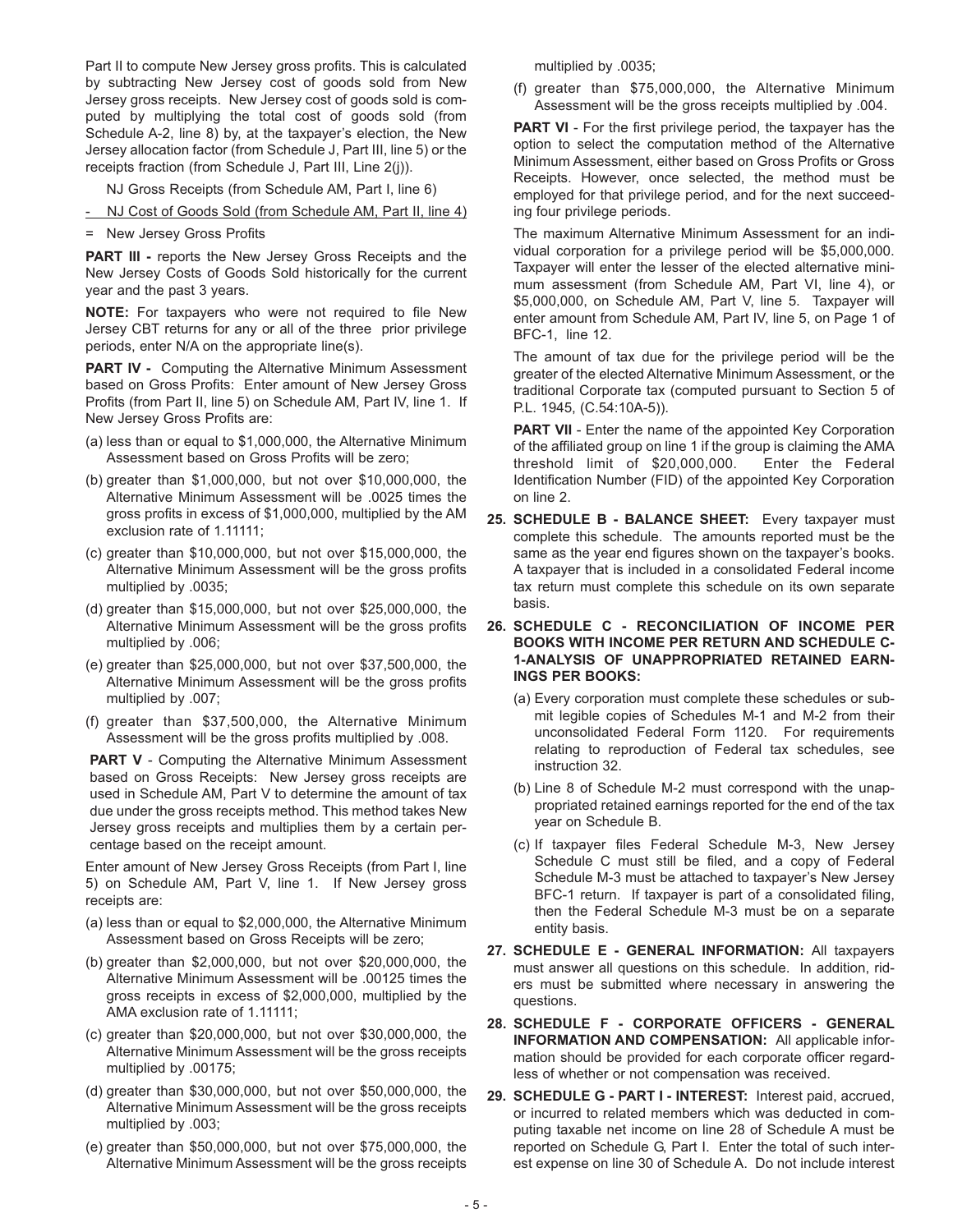expenses and costs that were deducted directly or indirectly for, related to, or in connection with the direct or indirect acquisition, maintenance, management, ownership, sale, exchange, or disposition of intangible property in Part I. These expenses and costs are, however, required to be included in Part II.

**SCHEDULE G - PART II - INTEREST EXPENSES AND COSTS AND INTANGIBLE EXPENSES AND COSTS:** Interest expenses and costs and intangible expenses and costs directly or indirectly paid, accrued, or incurred to, or in connection directly or indirectly with one or more direct or indirect transactions with one or more related members which were deducted in computing taxable net income on line 28 of Schedule A must be reported on Schedule G, Part II. Enter the total of such intangible expenses and costs on line 33(d) of Schedule A.

**Exceptions:** If the taxpayer is claiming an exception to the disallowance of the expense reported in Part I or Part II, then the taxpayer must complete and attach Schedule G-2. This schedule may be obtained from Taxpayer Forms Services, which can be contacted by following the instructions on page 14.

#### **Definitions:**

**Related membe**r means a person that, with respect to the taxpayer during all or any portion of the privilege period is (1) a related entity, (2) a component member as defined in subsection (b) of section 1563, of the federal Internal Revenue Code of 1986, 26 U.S.C. s.1563, (3) a person to or from whom there is attribution of stock ownership in accordance with subsection (e) of section 1563 of the federal Internal Revenue Code of 1986, 26 U.S.C. s.1563 or (4) a person that, notwithstanding its form of organization, bears the same relationship to the taxpayer as a person described in (1) through (3) of this definition.

**Related entity** means (1) a stockholder who is an individual or a member of the stockholder's family enumerated in section 318 of the federal Internal Revenue Code of 1986 26 U.S.C. s.318, if the stockholder and the member's of the stockholder's family own, directly, indirectly, beneficially or constructively, in the aggregate, at least 50% of the value of the taxpayer's outstanding stock; (2) a stockholder, or a stockholder's partnership, limited liability company, estate, trust or corporation, if the stockholder and the stockholder's partnerships, limited liability companies, estates, trusts and corporations own directly, indirectly, beneficially or constructively, in the aggregate, at least 50% of the value of the taxpayer's outstanding stock; or (3) a corporation, or a party related to the corporation in a manner that would require an attribution of stock from the corporation to the party or from the party to the corporation under the attribution rules of the federal Internal Revenue Code of 1986, 26 U.S.C. s.318, if the taxpayer owns, directly, indirectly, beneficially or constructively, at least 50% of the value of the corporation's outstanding stock. The attribution rules of the federal Internal Revenue Code of 1986, 26 U.S.C. s.318, shall apply for purposes of determining whether the ownership requirements of this definition have been met.

**Intangible expenses and costs** includes (1) expenses, losses, and costs, for, related to, or in connection directly or indirectly with the direct or indirect acquisition, use, maintenance or management, ownership, sale, exchange, or any other disposition of intangible property to the extent such amounts are allowed as deductions or costs in determining taxable income before operating loss deduction and special deductions for the taxable year under the federal Internal Revenue Code of 1986, 26 U.S.C. s.1 et seq., (2) losses related to, or incurred in connection directly or indirectly with factoring transactions or discounting transactions, (3) royalty, patent, technical and copyright fees, (4) licensing fees, and (5) other similar expenses and costs.

**Intangible Property** means patents, patent applications, trade names, trademarks, service marks, copyrights, mask works, trade secrets and similar types of intangible assets.

**Intangible Interest Expenses and Costs** means amounts directly or indirectly allowed as deductions under section 163 of the federal Internal Revenue Code of 1986 26 U.S.C. s.163, for purposes of determining taxable income under the code to the extent such expenses and costs are directly or indirectly for, related to, or in connection with the direct or indirect acquisition, maintenance, management, ownership, sale, exchange or disposition of intangible property.

- **30. SCHEDULE H TAXES:** Itemize all taxes which were in any way deducted in arriving at taxable net income, whether reflected at line 2 (Cost of goods sold and/or operations), line 17 (Taxes), line 26 (Other deductions) or anywhere else on Schedule A. Also refer to instruction 16(f).
- **31. SCHEDULE I CERTIFICATION OF INACTIVITY:** In lieu of completing the entire tax return, an inactive corporation may complete this schedule along with Schedule A-4 and attach it to a completed page 1 of the tax return. Payment for the related minimum tax and the installment payment (if applicable) must be submitted with page 1 of the BFC-1. An inactive corporation is a corporation that, during the entire period covered by the tax return, did not conduct any business, did not have any income, receipts or expenses, and did not own any assets.
- **32. OPTIONAL COPIES OF SCHEDULES C AND C-1:** Any taxpayer that files an unconsolidated Federal Form 1120 with the Internal Revenue Service may submit copies of Schedules M-1 and M-2 of that return in lieu of completing Schedules C and C-1 of the BFC-1. Such copies or reproductions must be facsimiles of the complete schedules, they must be of good legibility and on paper of substantially the same weight and texture, and of a quality at least as good as that used in the official form, BFC-1. They must also be of the same size as that of the official schedules, both as to the overall dimensions of the paper and the image reproduced thereon.

Separate pages must be fastened together in proper order and must be attached to the return form. The taxpayer's full name and identifying number must be typed or printed on each reproduced page or copy.

#### **33. SCHEDULE J PART I - GENERAL INSTRUCTIONS:**

- (a) **ALLOCATION PERCENTAGES:** In computing the allocation factor in Schedule J, division must be carried to six decimal places, e.g., .123456.
- (b) Effective for returns beginning after July 1, 2010, all corporations are entitled to allocate.
- (c) Effective for returns beginning on or after January 1, 2012, the weighting of the factors will change yearly. All returns with periods beginning on or after January 1, 2012 will have a 70% weighted receipts fraction, and 15% weighted property and payroll fractions. All returns for period beginning on or after January 1, 2013 will have a 90% weighted receipts fraction, and 5% weighted property and payroll fractions. All returns for periods beginning on or after January 1, 2014 will have a 100% weighted receipts fraction only.
- (d) Only activities related to operational activity are to be used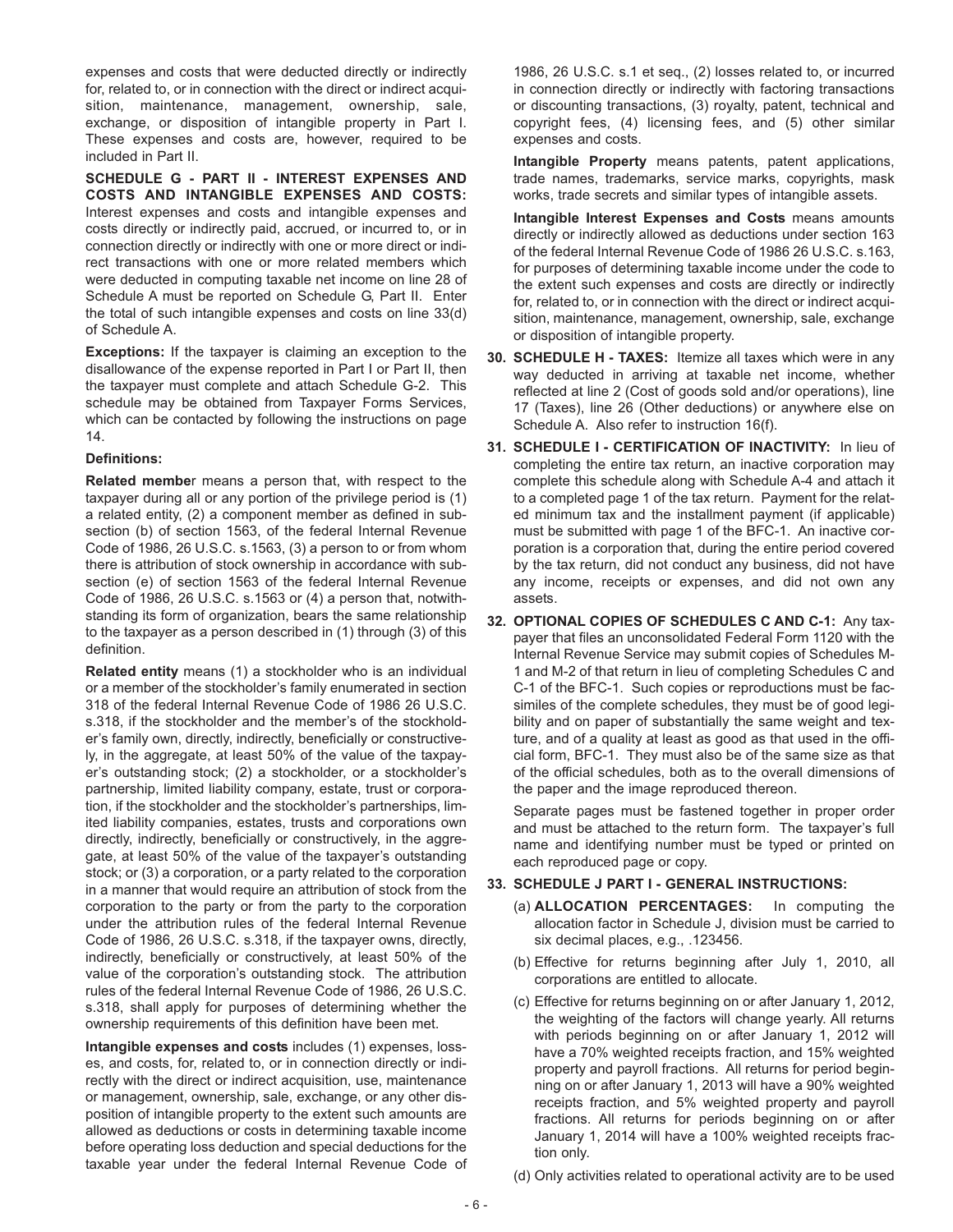in computing the general allocation factors. If the taxpayer has non-operational activity, refer to Schedule O.

#### **34. SCHEDULE J PART II:**

**(A) Periods Beginning Prior to January 1, 2014 - AVERAGE VALUES:** Average value is generally computed on a quarterly basis where the taxpayer's accounting practice permits such computation. At the option of the taxpayer or the State, a more frequent basis (monthly, weekly or daily) may be used. Where the taxpayer's accounting practice does not permit computation of average value on a quarterly or more frequent basis, semiannual or annual frequency may be used only where no distortion of average value results. If any basis other than quarterly is used, state the basis and reasons for use on attached rider.

The average values of real and tangible personal property owned which are used in determining the property fraction of the allocation factor are based on book value. The numerator and denominator must take into account accumulated depreciation deferred for net income purposes where the taxpayer accounts for its property on its books on a Federal income tax basis. Rented or leased property is valued at eight times its annual rent, including any amounts (such as taxes) paid or accrued in addition to or in lieu of rent during the period covered by the return. All other property which is used by the taxpayer but is neither owned, rented or leased, should be valued at book value, however, if no such book value exists, the market value of the property should be used.

- **(B) Periods Beginning On and After January 1, 2014 COMPU-TATION OF ALLOCATION FACTOR:** This Schedule may be omitted if the taxpayer does not have activity outside of New Jersey.
	- (i) **Line 1(a)-1(d) RECEIPTS FRACTION:** Receipts from sales of tangible personal property are allocated to New Jersey where the goods are shipped to points within New Jersey. Receipts from the sale of goods are allocable to New Jersey if shipped to a New Jersey or a non-New Jersey customer where possession is transferred in New Jersey. Receipts from the sale of goods shipped to a taxpayer from outside of New Jersey to a New Jersey customer by a common carrier are allocable to New Jersey. Receipts from the sale of goods shipped from outside of New Jersey to a New Jersey location where the goods are picked up by a common carrier and transported to a customer outside of New Jersey are not allocable to New Jersey. Receipts from the following are allocable to New Jersey: services performed in New Jersey; rentals from property situated in New Jersey; royalties from the use in New Jersey of patents or copyrights; all other business receipts earned in New Jersey.

#### (ii) **Line 1(e) and 1(g)**

(a) **RECEIPTS FROM SALES OF CAPITAL ASSETS:** Receipts from sales of capital assets (property not held by the taxpayer for sale to customers in the regular course of business), either within or outside New Jersey, should be included in the numerator and the denominator based upon the net gain recognized and not upon gross selling prices. Where the taxpayer's business is the buying and selling of real estate or the buying and selling of securities for trading purposes, gross receipts from the sale of such assets should be included in the numerator and the denominator of the receipts fraction.

(b) **DIVIDEND INCOME:** The amount of dividends excluded from entire net income at line 37, Schedule A, must not be included in the numerator or denominator of the receipts fraction.

(c) **INTERNATIONAL BANKING FACILITY INCOME:** The amount of International Banking Facility income excluded from adjusted entire net income at Item 38,Schedule A, should be included in the numerator or denominator of the receipts fraction.

(iii) **Line 1(h)** - For periods beginning on and after January 1,

2014, the allocation factor is now computed as a single sales fraction, line 1(f) (New Jersey based receipts) divided by line 1(g) (Total Receipts everywhere).

#### **35 SCHEDULE J PART III - COMPUTATION OF ALLOCATION FACTOR (periods prior to January 1, 2014):** This schedule may be omitted if the taxpayer does not have activity outside New Jersey.

**(a) Line 1 - PROPERTY FRACTION:** For general information regarding method of valuation in arriving at average values, see instruction 34. Tangible personal property is within New Jersey if and so long as it is physically situated or located here. Property of the taxpayer held in New Jersey by an agent, consignee or factor is (and property held outside New Jersey by an agent, consignee or factor is not) situated or located within New Jersey. Property, while in transit from a point outside New Jersey to a point in New Jersey or vice versa does not have a fixed situs either within or outside the State and, therefore, will not be deemed to be "situated" or "located" either within or outside New Jersey and accordingly the average value of such property should be omitted from both the numerator and the denominator of the property fraction. Ships, aircraft, and/or satellites used in the communications industry, and other mobile or movable property are subject to the specific rules defined in N.J.A.C. 18:7-8.4.

**(b)Line 2(a) - 2(d) - RECEIPTS FRACTION:** Receipts from sales of tangible personal property are allocated to New Jersey where the goods are shipped to points within New Jersey. Receipts from the sale of goods are allocable to New Jersey if shipped to a New Jersey or a non-New Jersey customer where possession is transferred in New Jersey. Receipts from the sale of goods shipped to a taxpayer from outside of New Jersey to a New Jersey customer by a common carrier are allocable to New Jersey. Receipts from the sale of goods shipped from outside of New Jersey to a New Jersey location where the goods are picked up by a common carrier and transported to a customer outside of New Jersey are not allocable to New Jersey. Receipts from the following are allocable to New Jersey: services performed in New Jersey; rentals from property situated in New Jersey; royalties from the use in New Jersey of patents or copyrights; all other business receipts earned in New Jersey.

#### **(c) Lines 2(e) and 2(g)**

**(1) RECEIPTS FROM SALES OF CAPITAL ASSETS:** Receipts from sales of capital assets (property not held by the taxpayer for sale to customers in the regular course of business), either within or outside New Jersey, should be included in the numerator and the denominator based upon the net gain recognized and not upon gross selling prices. Where the taxpayer's business is the buying and selling of real estate or the buying and selling of securities for trading purposes, gross receipts from the sale of such assets should be included in the numerator and the denominator of the receipts fraction.

**(2) DIVIDEND INCOME:** The amount of dividends excluded from entire net income at line 37, Schedule A, must not be included in the numerator or denominator of the receipts fraction.

(**3) INTERNATIONAL BANKING FACILITY INCOME:** The amount of International Banking Facility income excluded from adjusted entire net income at Item 38,Schedule A, should be included in the numerator or denominator of the receipts fraction.

**(d) Lines 2(h) and 2(i)** - For privilege periods beginning prior to January 1, 2012, the percentage of receipts in New Jersey should be entered on both lines 2(h) and 2(i) to effect a dou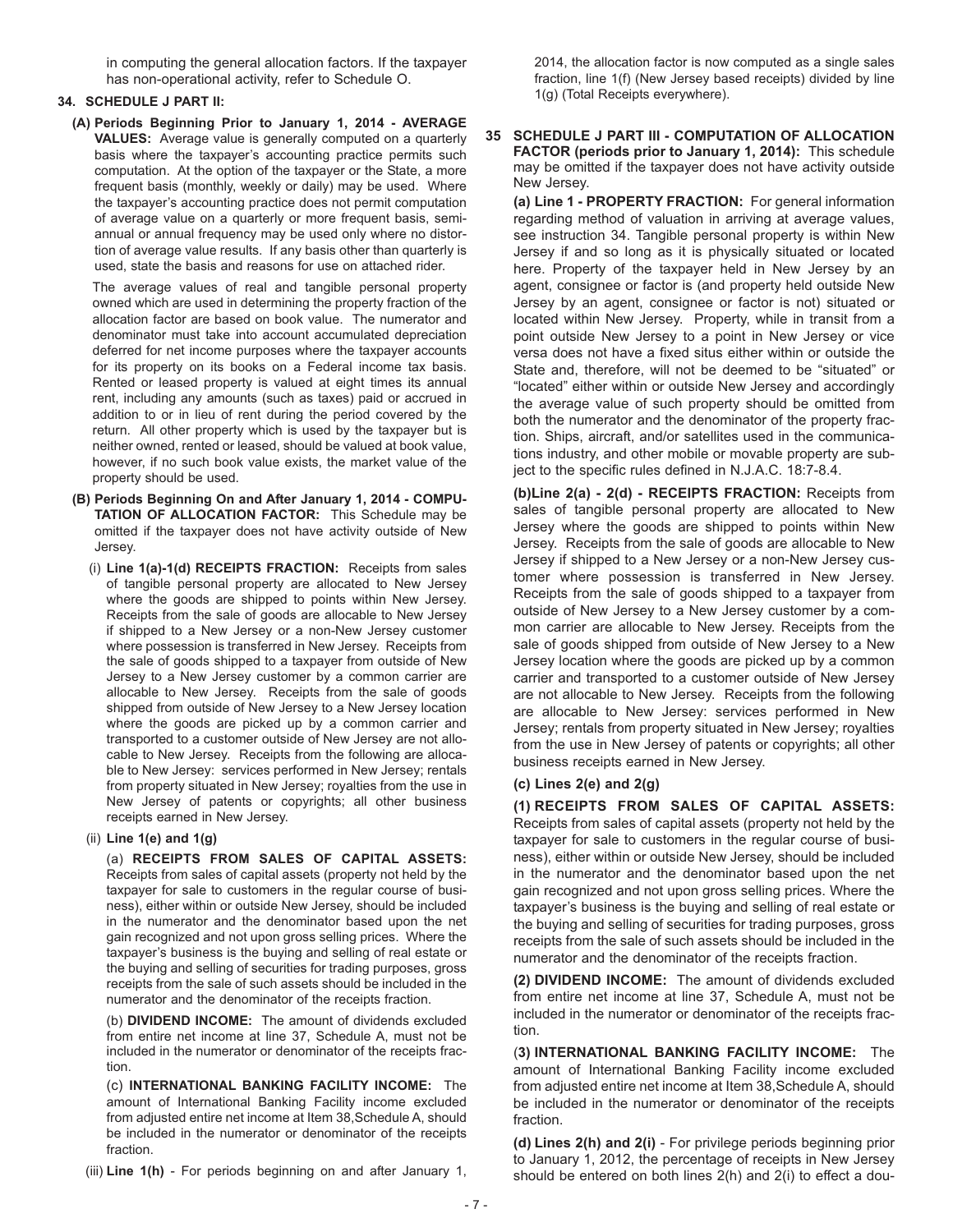ble-weighted receipts fraction in the computation of the allocation factor. For privilege periods beginning on or after January 1, 2012, multiply the amount on line 2(h) by seven (7) to effect the 70% weighting. For privilege periods beginning on or after January 1, 2013, multiply the amount on line 2(h) by nine (9) to effect the 90% weighting in the computation of the allocation factor.

**(e) Line 3 - PAYROLL FRACTION:** In general, a taxpayer reporting to the Division of Employer Accounts in the New Jersey Department of Labor and Workforce Development will allocate to New Jersey all wages, salaries and other personal service compensation, etc., reportable to that Division, including the portions thereof, in individual cases, in excess of taxable wages. All executive salaries are includible in both the numerator and denominator. See N.J.S.A. 54:10A-7 for the definition of wages, salaries and their personal services compensation allocable to New Jersey.

**(f) ALLOCATION FACTOR - GENERAL:** The allocation factor is computed by adding together the percentages shown at lines1(c), 2(h), 2(i) and 3(c) of Schedule J, Part III for period beginning prior to January 1, 2012 and dividing the total of the percentages by four (4). However, if the property or payroll fraction is missing, the remaining percentages are added and the sum is divided by three. If the receipts fraction is missing, the other two percentages are added and the sum is divided by two. If two of the fractions are missing, the remaining percentage may be used as the allocation factor. For periods beginning on or after January 1, 2012, the allocation factor is computed by adding together the percentages shown at lines 1(d), 2(i), and 3(d) of Schedule J, Part III, and dividing by ten (10). A fraction is not missing merely because its numerator is zero, but is missing if its denominator is zero. If one of the fractions is missing, the other two percentages are added together and divided by the sum of the remaining weights. Example A: Periods beginning on or after January 1, 2012 and before January 1, 2013, if the property or payroll fraction is missing, the remaining percentages are added together and divided by three (3=1.5+1.5). Example B: Periods beginning on or after January 1, 2013 and before January 1, 2014, if the property or payroll fraction is missing, the remaining percentages are added together and divided by nine and a half (9.5=0.5+9); if the receipts fraction is missing, the remaining percentages are added together and divided by one (1=0.5+0.5). If two of the fractions are missing, the remaining percentage will serve as the allocation factor without being weighted. If there is a declaration of nonoperational income, expenses, or assets from Schedule O, those items attributable to the non-operational activity should be excluded from the denominator of all three fractions of the allocation factor.

#### **36. SCHEDULE L - ALLOCATION OF NEW JERSEY CORPO-RATION BUSINESS TAX FOR BANKING AND FINANCIAL CORPORATIONS AMONG NEW JERSEY MUNICIPALI-TIES:**

- (a) Column I Taxpayer must list all offices maintained in this State,by first indicating the exact taxing district (municipality) and secondly the county. NOTE: The mailing address of an office is not necessarily the taxing district.
- (b) Column II (1) In the case of banking corporations, the deposit balances are to be used; (2) and in the case of financial corporations, the receipts allocable to such location are to be used.
- (c) Column III The percentage indicated is based on the individual deposit balances for banking corporations or receipts for financial corporations divided by total deposit balances in New Jersey, or total receipts in New Jersey,

respectively.

- (d) Totals required at bottom of Columns II and III are the sum of the individual taxing district amounts and percentages. Total percentage reported at Column III must equal 100%. Also, each individual computation should be carried to six decimal places.
- (e) Insert name and Federal I.D. number at top of page.
- **37. SCHEDULE N NEXUS IMMUNE ACTIVITY DECLARA-TION:** Foreign corporations that claim their income is immune from taxation pursuant to Public Law 86-272, 15 U.S.C. §381 et seq., must complete Schedule N and file it with the BFC-1. This schedule may be obtained from Taxpayer Forms Services, which can be contacted by following the instructions on page 14.

#### **38. SCHEDULE O - NONOPERATIONAL ACTIVITY:**

Corporations that claim to have nonoperational activity, nonoperational assets or non-unitary partnership investments must complete Schedule O and file it with the BFC-1. This schedule may be obtained from Taxpayer Forms Services, which can be contacted by following the instructions on page 14.

- **39. SCHEDULE P SUBSIDIARY INVESTMENT ANALYSIS:** Itemize the investment in each subsidiary company, showing the name of each subsidiary, the percentage of interest held in each company, the individual book value included in the balance sheet for each subsidiary investment and the amount of dividends received from each subsidiary which is included in gross income on Schedule A. Do not include advances or other receivables due to subsidiaries in the book value reported at Column 3.
- **40. SCHEDULE P-1 PARTNERSHIP INVESTMENT ANALY-SIS:** Itemize the investment in each partnership, limited liability company and any other entity which is treated for Federal tax purposes as a partnership. List the name, the Federal Identification Number, and the date and state where organized for each partnership. Also, check the type of ownership (general or limited), the tax accounting method used to reflect your share of partnership activity on this return (flow through method or separate accounting) and whether or not the partnership has nexus in New Jersey. Itemize in Column 7 the amount of tax payments made on behalf of the taxpayer by partnership entities. Carry the total amount of taxes paid on behalf of taxpayer to page 1, line 19(a). Attach a copy of schedule NJ-K-1 from form NJ-1065 if the partnership is filing in New Jersey. Any one member limited liability company should be included on this schedule. Corporations who claim that their partnership investments are non-unitary and therefore are utilizing the Separate Tax Accounting Method must complete Schedule O to report this activity and compute the appropriate amount of tax.

#### **41. SCHEDULE PC - PER CAPITA LICENSED PROFESSION-AL FEE:**

(a) Professional Corporations (PC) formed under NJSA 14A:17-1 et. seq. or any similar laws of a possession or territory of the US, a state, or political subdivision thereof, are liable for a fee on Licensed Professionals.

(b) Per NJSA 14A:17-3, examples of licensed professionals are: certified public accountants, architects, optometrists, professional engineers, land surveyors, land planners, chiropractors, physical therapists, registered professional nurses, dentist, osteopaths, physicians and surgeons, doctors of medicine, doctors of dentistry, podiatrists, chiropodists, veterinarians and, subject to the Rules of the Supreme Court, attorneys-at-law.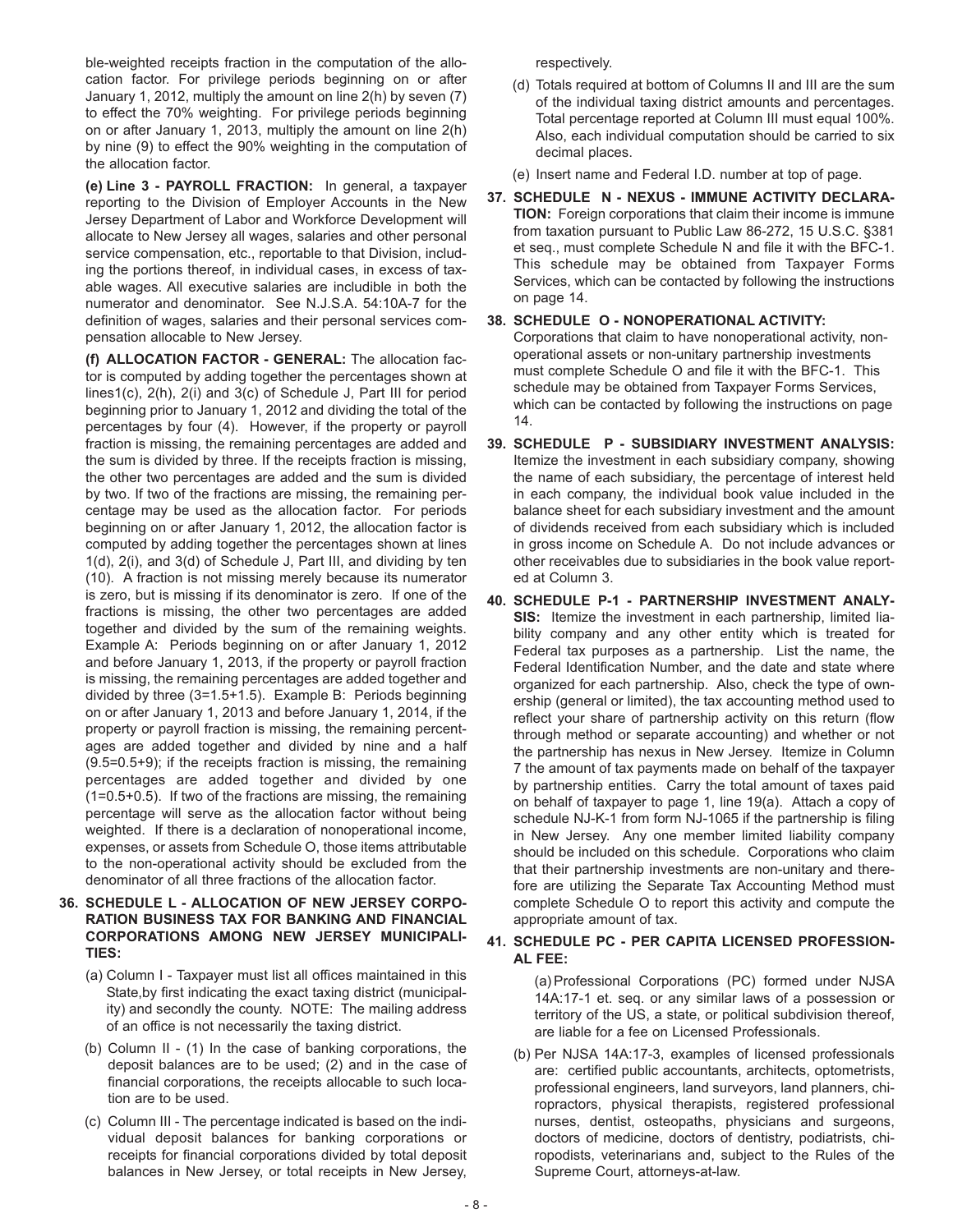- (c) The fee is assessed provided there are more than 2 professionals in the PC. The fee is assessed on professionals that are owners, shareholders, and/or employees of the Professional Corporation. The number of professionals should b calculated using a quarterly average. The fee for each resident and non-resident professional with physical nexus with New Jersey is \$150. The fee for each nonresident professional without physical nexus with New Jersey is \$150 multiplied by the allocation factor of the corporation. The fee is limited to \$250,000 per year.
- (d) In the event of a period shorter than a year, the fee and limit may be prorated by months. A fraction of a month is deemed to be a month.
- (e) Line 2 Installment Payment: A fifty percent (50%) prepayment towards the subsequent year's fee is required with the current year's return.
- (f) Line 6 Credit: Amount to be credited towards next year's fee. **This fee is not eligible for refund.**
- **42. SCHEDULE R DIVIDEND EXCLUSION:** Taxpayers may exclude from entire net income 100% of dividends from qualified subsidiaries, if such dividends were included in the taxpayer's gross income on Schedule A. A qualified subsidiary is defined as ownership by the taxpayer of at least 80% of the total combined voting power of all classes of stock entitled to vote and at least 80% of the total number of shares of all other classes of stock, except non-voting stock which is limited and preferred as to dividends. With respect to other dividends, the exclusion shall be limited to 50% of such dividends included in the taxpayer's gross income on Schedule A, provided the taxpayer owns at least 50% of voting stock and 50% of the total number of shares of all other classes of stock. Taxpayers shall not include money market fund income or REIT dividends as part of the dividend exclusion. Refer to instruction 16(j).
- **43. SCHEDULE S DEPRECIATION AND SAFE HARBOR LEASING:** All taxpayers except for gas, electric and gas and electric utilities (who must complete Schedule S, Part III), must complete this schedule and must submit a copy of a completed Federal Depreciation Schedule, Form 4562 even if it is not required for Federal purposes. Schedule S provides for adjustments to depreciation and certain safe harbor leasing transactions.

#### **SCHEDULE S - PART I**

#### **Line 11 Additions:**

- (a) Add any depreciation or cost recovery (ACRS and MACRS) which was deducted in arriving at federal taxable income on recovery property placed in service on or after January 1, 1981 and prior to taxpayers' accounting periods beginning on and after July 7, 1993.
- (b) Add any 30% or 50% bonus depreciation amounts and federal depreciation calculations which were deducted in arriving at Federal taxable income on recovery property placed in service during accounting periods beginning on and after January 1, 2002, for which federal 30% or 50% bonus depreciation was taken. Include the initial 30% or 50% bonus amount and the regular depreciation on the adjusted basis.
- (c) Add distributive share of ACRS and MACRS from a partnership.
- (d) Add any interest, amortization or transactional costs, rent, or any other deduction which was claimed in arriving at Federal taxable income as a result of a "safe harbor leasing" election made under Section 168(f)(8) of the Federal

Internal Revenue Code; provided, however, any such amount with respect to a qualified mass commuting vehicle pursuant to the Federal Internal Revenue Code Section 168(f)(8)(D)(v) need not be added back to net income.

(e) The \$100,000 bonus section 179 deduction is partially disallowed. Section 179 deduction is limited to a maximum of \$25,000 which was the maximum allowance for tax years after 2002 per the Internal Revenue Code before the bonus deduction was enacted. For fiscal year filers whose taxable year begins in 2003 and ends in 2004, the maximum allowable Section 179 Expense is \$100,000 for assets placed in service during 2003. For assets placed in service during 2004, the maximum allowable Section 179 expense is \$25,000. The combined maximum allowable expense for the entire taxable year is \$100,000. Enter on line 11(e) the difference between the federal expense and the expense allowable for New Jersey purposes.

#### **Line 12 Deductions:**

- (a) Deduct depreciation on property placed in service after 1980 and prior to taxpayers' fiscal or calendar accounting periods beginning on and after July 7, 1993, on which ACRS and MACRS has been disallowed under 10(a) of this instruction using any method, life and salvage value which would have been allowable under the Federal Internal Revenue Code at December 31, 1980, but using the Federal basis for depreciation on the date the property was placed in service.
- (b) Deduct recomputed depreciation for assets placed in service during accounting periods beginning on and after January 1, 2002, and for which federal 30% or 50% bonus depreciation was taken under 11(b) of this instruction using the same method and life which would have been allowable for Federal purposes, but using the Federal basis for depreciation on the date the property was placed in service and not as provided after taking the 30% or 50% firstyear depreciation allowance. Refer to Schedule S, Part II (B).
- (c) Deduct recomputed depreciation attributable to distributive share of recovery property from a partnership.
- (d) Deduct any item of income included in arriving at Federal taxable income solely as a result of a "safe harbor leasing" election made under Section 168(f)(8) of the Federal Internal Revenue Code provided, however, that any such income which relates to a qualified mass commuting vehicle pursuant to Federal Internal Revenue Code Section 168(f)(8)(D)(v) cannot be deducted from net income.
- (e) Where the user/lessee of qualified lease property which is precluded from claiming a deduction for rent under 10(c) of this instruction would have been entitled to cost recovery on property which is subject to such "safe harbor lease" election in the absence of that election, it may claim depreciation on the property in accordance with 12(a) of this instruction.
- (f) Gain or loss on property sold or exchanged is the amount properly to be recognized in the determination of Federal taxable income. However, on the physical disposal of recovery property, whether or not a gain or loss is properly to be recognized under the Federal Internal Revenue Code, there shall be allowed as a deduction any excess, or there must be restored as an item of income, any deficiency of depreciation disallowed at line 11(a) and (b) over related depreciation claimed on that property at line 12(a) and (b). A statutory merger or consolidation shall not con-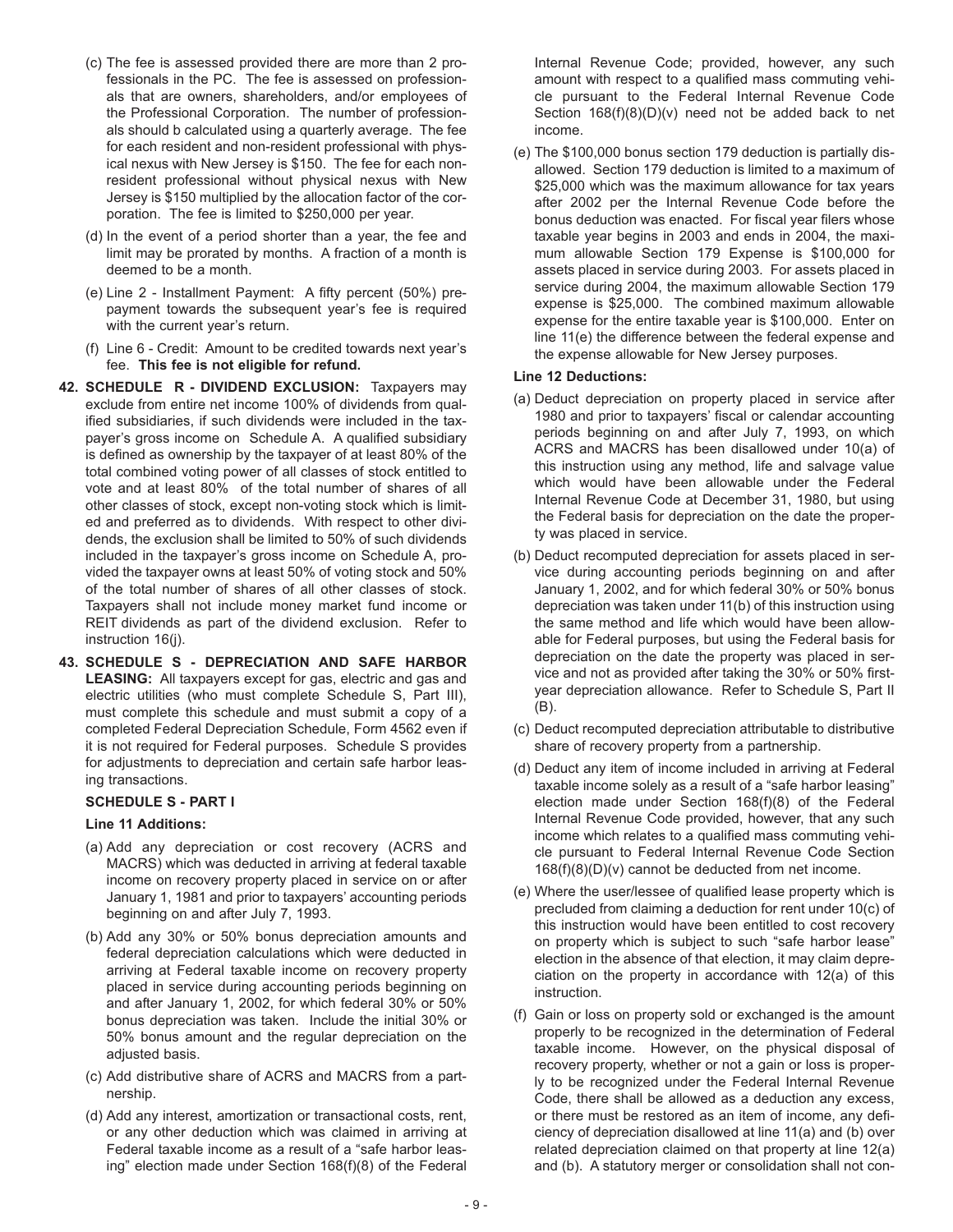stitute a disposal of recovery property.

**NOTE:** Uncoupling of ACRS and MACRS is not required for property placed into service during accounting periods beginning on or after July 7, 1993.

#### **SCHEDULE S - PART II (B)**

All taxpayers must complete this schedule in order to compute their New Jersey depreciation allowable for assets placed in service during accounting periods beginning on and after January 1, 2002, and for which federal 30% or 50% bonus depreciation was taken and/or for which excess section 179 depreciation was disallowed and added back per Schedule S, Part I, line 11(e). The form as is can be used for all applicable assets. Identifications should be reported in Column A (30% bonus, 50% bonus, excess section 179). The basis is to be determined at the date property is placed in service and not as provided after taking the 30% or 50% first-year depreciation allowance.

#### **44. TAX CREDITS: (Refer to instruction 19)**

- (a) **ANGEL INVESTOR TAX CREDIT FORM 321:** Taxpayers that have been approved by the New Jersey Economic Development Authority may be allowed a tax credit for a qualified investment in a New Jersey emerging technology company. To claim this credit, the taxpayer must complete Form 321 and attach it to the return. To obtain this form and related information, refer to the index on page 14.
- (b) **URBAN TRANSIT HUB TAX CREDIT FORM 319:** Taxpayers that have been approved by the New Jersey Commerce Commission may be allowed a tax credit for capital investments made in qualified business facilities that are located within eligible municipalities. To claim this credit, the taxpayer must complete Form 319 and attach it to the return. To obtain this form and related information, refer to the index on page 14.
- (c) **GROW NEW JERSEY TAX CREDIT FORM 320**: Taxpayers that have been approved by the New Jersey Economic Development Authority may be allowed a tax credit for a capital investment made in a qualified incentive area. To claim this credit, the taxpayer must complete Form 320 and attach it to the return. To obtain this form and related information, refer to the index on page 14.
- (d) **HMO ASSISTANCE FUND TAX CREDIT FORM 310**: A member organization may offset against its corporation business tax liability an amount of not more than 10% of any assessment for each of the five privilege periods beginning on or after the third calendar year commencing after the assessment was paid, except that no member organization may offset more than 20% of its corporation business tax liability in any one year.

To claim this credit, the taxpayer must complete Form 310 and attach it to the tax return. To obtain this form and related information, refer to the index on page 14.

(e) **NEW JOBS INVESTMENT TAX CREDIT - FORM 304**: This tax credit is available for investment in new or expanded business facilities that create new jobs in New Jersey. The investment must create at least 5 new jobs (50 for large businesses), and meet the median annual compensation requirement for the current tax year. New investment is not eligible for the credit unless the average value of all real and tangible personal property in this State has increased over the prior year.

The facilities must have been purchased from an unrelated party during or after the taxpayer's accounting period

beginning on or after July 7, 1993, the effective date of this legislation. It must be employed by the taxpayer in a taxable activity and must not have been in use during the 90 day period prior to purchase. Investments which qualify for the Manufacturing Equipment and Employment Investment Tax Credit cannot also qualify for this credit.

A new employee means a New Jersey resident, hired to fill a regular, permanent position in this State which did not exist prior to the qualified investment, and would not exist but for the qualified investment. The employee must be unrelated to the taxpayer and must not have been employed by the taxpayer during the six months prior to the date the investment was placed in service or use.

The taxpayer cannot claim a credit for a number of new employees that exceeds either the increase in the taxpayer's average employment for the tax year, or one-half the taxpayer's average employment for the year. Also, individuals counted in determining the New Jobs Factor must not be ones for whom the taxpayer is allowed an Urban Enterprise Zone or Urban Development Project Employees Tax Credit.

A small or mid-sized business taxpayer must also meet the annual payroll and annual gross receipts requirements for the current tax year to qualify.

To claim this credit, the taxpayer must complete Form 304 and attach it to the tax return. To obtain this form and related information, refer to the index on page 14.

(f) **URBAN ENTERPRISE ZONE TAX CREDITS:** A taxpayer that has been designated as a "qualified business" as defined in the New Jersey Urban Enterprise Zones Act, N.J.S.A. 52:27H-60 et seq., may qualify for either an employee tax credit or an investment tax credit. To be eligible, the taxpayer must have been certified as a qualified business by the Urban Enterprise Zones Authority. Certification is renewable annually. The urban enterprise zones are located in Asbury Park, Bayonne City,<br>Bridaeton, Camden, Carteret, East Orange, Bridgeton, Camden, Carteret, East Orange, Elizabeth,Gloucester City, Guttenberg, Hillside, Irvington, Jersey City, Kearny, Lakewood, Long Branch, Millville, Mount Holly, New Brunswick, Newark, North Bergen, Orange, Passaic, Paterson, Pemberton Township, Perth Amboy, Phillipsburg, Plainfield, Pleasantville, Roselle Borough, Trenton, Union City, Vineland, West New York, and the Joint Wildwoods. Further information can be obtained from the New Jersey Urban Enterprise Zones Authority, New Jersey Commerce and Economic Growth Commission, PO Box 820, Trenton, New Jersey 08625- 0820, phone (609) 292-1912.

The forms required to validate the employee tax credit (Form 300) and the investment tax credit (Form 301) can be obtained by following the instructions on page 14. Specific information on these tax credits can be obtained from the Regulatory Services Branch, PO Box 269, Trenton, NJ 08695-0269, phone (609) 292-5994.

- (1) **Employees Tax Credit Form 300:** This credit is available to a taxpayer that was certified as a qualified business in the preceding tax year as well as the current tax year. Qualifying employees must have been hired after certification and must have worked six consecutive months in the tax year following the tax year in which employment began. To claim the credit, a completed Form 300 must be attached to the tax return.
- (2) **Investment Tax Credit Form 301:** A qualified business which is not entitled to an employee tax credit may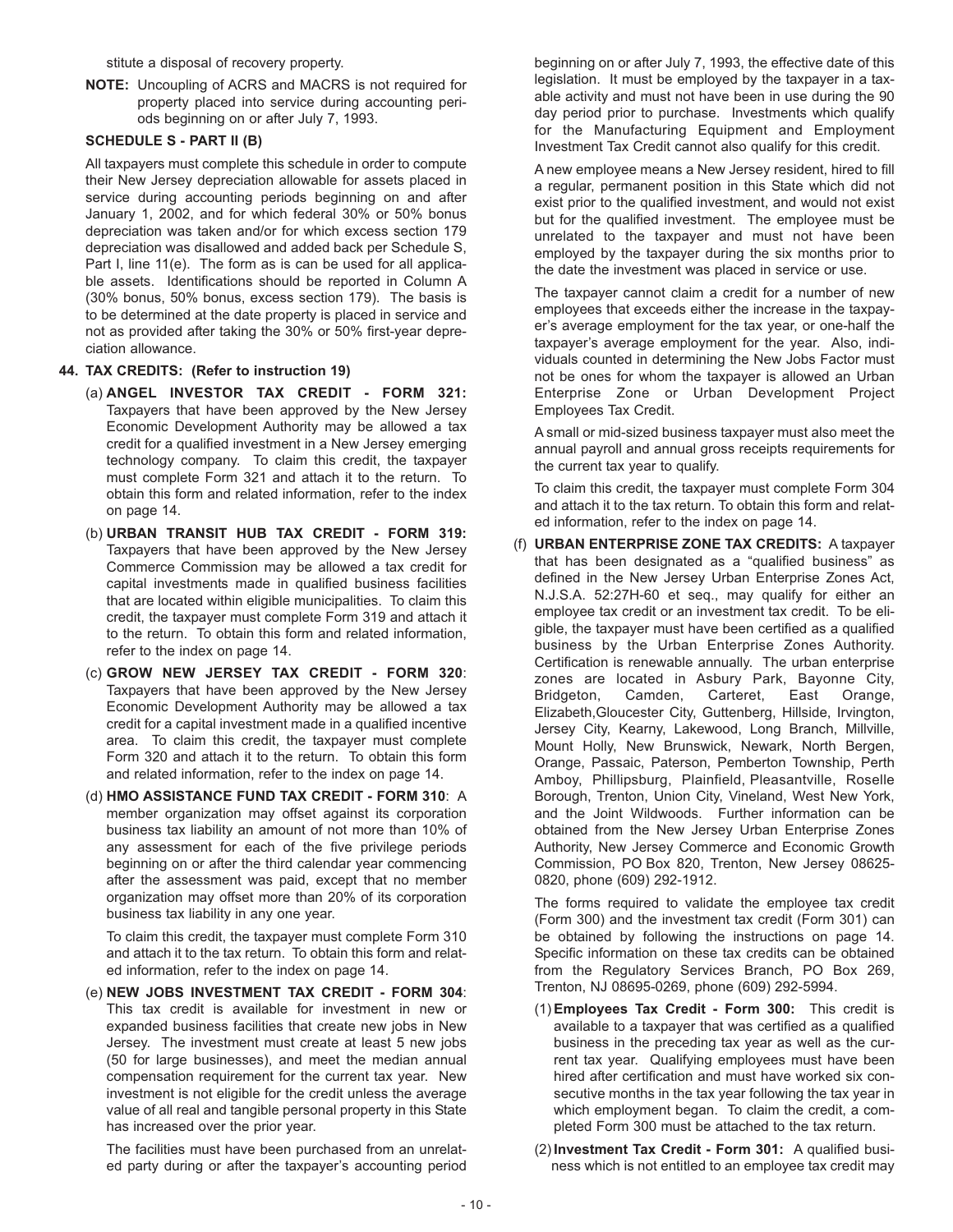be entitled to the investment tax credit. This credit is only available to an employer with less than 50 employees. The investment must be at least \$5,000 if there are 10 or fewer employees, and increases by \$500 for each additional employee. To qualify for the credit, the investment must be approved by the Urban Enterprise Zones Authority. A completed Form 301 must be attached to the tax return to validate the investment tax credit claim.

(g) **REDEVELOPMENT AUTHORITY PROJECT TAX CRED-IT - FORM 302:** Any taxpayer that is actively engaged in the conduct of business at a location within a project as defined in N.J.S.A. 55:19-1 et seq., and whose business at that location consists primarily of manufacturing or other business that is not retail sales or warehousing oriented, may be entitled to claim the Redevelopment Authority Project Tax Credit. This credit is allowed in the tax year next following the tax year of qualification. To claim the credit, the taxpayer must complete Form 302 and attach it to the tax return. To obtain this form and related information, refer to the index on page 14. Inquiries regarding the projects should be directed to the New Jersey Redevelopment Authority, PO Box 790, Trenton, New Jersey 08625-0790, phone (609) 292-3739.

(h) **RECYCLING EQUIPMENT TAX CREDIT - FORM 303:** A taxpayer that purchased qualified recycling equipment on or after October 1, 1987 and received a certification for this equipment from the Commissioner of the Department of Environmental Protection may be eligible to claim the Recycling Equipment Tax Credit. The recycling equipment must have been used exclusively within New Jersey, except for vehicles which must have been used primarily within New Jersey.

The legislation governing this tax credit expired on December 31, 1996, however, any unused credits claimed prior to January 1, 1997, can be taken on the current tax return subject to the limitations set forth on Form 303.

To claim this credit, the taxpayer must complete Form 303 and attach it to the tax return. To obtain this form and related information, refer to the index on page 14.

(i) **MANUFACTURING EQUIPMENT AND EMPLOYMENT INVESTMENT TAX CREDIT - FORM 305:** Investments in qualified manufacturing equipment made in tax years beginning on or after January 1, 1994, may be eligible for the Manufacturing Equipment and Employment Investment Tax Credit. Such investment has the benefit of allowing a tax credit computation for the tax year in which the investment was made as well as each of the following two tax years. The tax credit computation for the first year is based on the cost of the qualified manufacturing equipment placed in service in New Jersey during that tax year. The computations for the two following tax years are based on the average increase in New Jersey residents employed in New Jersey subject to a limitation based on the cost of the investment made in the first year.

The manufacturing equipment portion is limited to 2% (or 4%, if applicable) of the investment credit base of qualified equipment placed in service in the tax year, up to a maximum allowed credit for the tax year of \$1,000,000. The employment investment portion is valid for each of the two tax years next succeeding the tax year for which the manufacturing equipment credit is allowed, but is limited to 3% of the investment credit base, not to exceed a maximum allowable amount for each of the two tax years of \$1,000 multiplied by the increase in the average number of qualified employees.

To claim this credit, the taxpayer must complete Form 305 and attach it to the tax return. To obtain this form and related information, refer to the index on page 14.

(j) **RESEARCH AND DEVELOPMENT TAX CREDIT - FORM 306:** A taxpayer that has performed qualified research activities in New Jersey may be eligible to claim the Research and Development Tax Credit. A credit for increased research activities is allowed based on qualified expenditures made in taxable years beginning on and after January 1, 1994. It provides a credit of 10% of the excess qualified research expenses over a base amount plus 10% of the basic research payments.

Qualified research is limited to scientific experimentation or engineering activities designed to aid in the development of a new or improved product, process, technique, formula, invention, or computer software programs held for sale, lease, or license, or used by the taxpayer in a trade or business. For in-house research expenses (see Section 41(b)(2) of the Internal Revenue Code), this trade or business requirement will be met if the taxpayer's principal purpose for conducting the research is to use the results of the research in the active conduct of a future trade or business (see Section 41(b)(4) of the Internal Revenue Code).

To claim this credit, the taxpayer must complete Form 306 and attach it to the tax return. To obtain this form and related information, refer to the index on page 14.

(k) **SMALL NEW JERSEY-BASED HIGH-TECHNOLOGY BUSINESS INVESTMENT TAX CREDIT - FORM 308:** A taxpayer may claim a tax credit in an amount equal to 10% of the qualified investment made by the taxpayer during the tax year in a small-New Jersey-based high-technology business. The maximum allowable credit for each tax year is \$500,000 for each qualified investment made by the taxpayer. The small high-technology business must employ less than 225 employees, of which 75% must have jobs in New Jersey. The small high-technology business must conduct pilot scale manufacturing or qualified research in New Jersey in the fields of advanced computing, advanced materials, biotechnology, electronic device technology, environmental technology, and medical device technology. P.L. 1997, c. 349 (N.J.S.A. 54:10A-5.24b) expired for privilege periods beginning on and after July 1, 2001.

To claim this credit, the taxpayer must complete Form 308 and attach it to the tax return. To obtain this form and related information, refer to the index on page 14.

(l) **NEIGHBORHOOD REVITALIZATION STATE TAX CRED-IT - FORM 311:** A taxpayer that contributes financial assistance to a nonprofit sponsor may be granted a certificate authorizing a tax credit which may be used to offset their corporation business tax liability. The tax credit may be granted in an amount up to 50% of the approved assistance provided to a nonprofit organization to implement a qualified project that is part of an approved neighborhood preservation and revitalization plan. The credit may not exceed \$500,000 for any taxable year.

To claim this credit, the taxpayer must complete Form 311 and attach it to the tax return. To obtain this form and related information, refer to the index on page 14.

(m)**EFFLUENT EQUIPMENT TAX CREDIT - FORM 312:** A taxpayer that purchases treatment or conveyance equipment for use in treatment of effluent for reuse in an indus-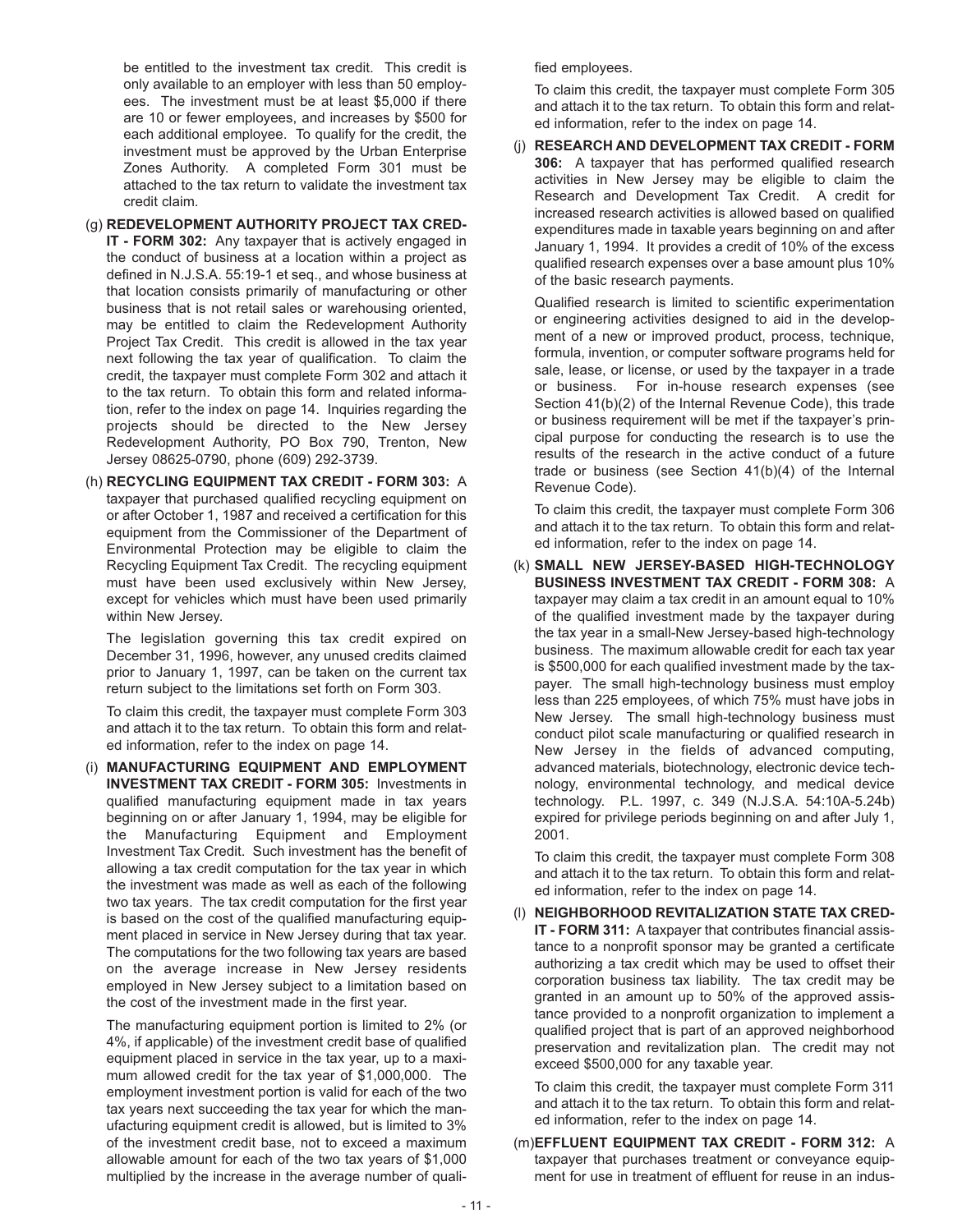trial process exclusively within New Jersey may be able to take a tax credit. The credit is equal to 50% of the cost of the treatment equipment or conveyance equipment less the amount of any loan received and excluding the amount of sales and use tax. The amount of credit claimed for the privilege period in which the purchase is made and the amount of credit claimed therefor in each privilege period thereafter shall not exceed 20% of the amount of the total credit allowable. A copy of the determination of environmentally beneficial operation issued by the Department of Environmental Protection along with an affidavit affirming the equipment will only be used in New Jersey must be filed with the tax return.

To claim this credit, the taxpayer must complete Form 312 and attach it to the tax return. To obtain this form and related information, refer to the index on page 14.

(n) **ECONOMIC RECOVERY TAX CREDIT - FORM 313:** A taxpayer that is engaged in the conduct of business within a qualified municipality and who is not receiving a benefit under the "New Jersey Urban Enterprise Zones Act" may claim a tax credit equal to \$2,500 for each new full-time position at that location in credit year one and \$1,250 for each new full-time position at that location in credit year two.

To claim this credit, the taxpayer must complete Form 313 and attach it to the tax return. To obtain this form and related information, refer to the index on page 14.

(o) **AMA TAX CREDIT - FORM 315**: A taxpayer who in a previous year(s) incurred an Alternative Minimum Assessment (AMA) liability which was in excess of the regular CBT liability may take a credit against its regular CBT liability subject to the following limitations. The credit taken shall not reduce the taxpayer's CBT liability to less than the Alternative Minimum Assessment, nor to below 50% of the regular CBT liability otherwise due, nor to below the minimum tax due (\$500 or \$2,000). In addition, all other credits available to the taxpayer per Schedule A-3 must be used before taking the AMA credit.

To claim the AMA Tax Credit, the taxpayer must complete Form 315 and attach it to the return. To obtain this form, refer to the index on page 14.

- (p) **BUSINESS RETENTION AND RELOCATION TAX CREDIT - FORM 316:** A taxpayer that has entered into a project agreement with the New Jersey Commerce Commission and received qualification for a grant of tax credits may be able to claim this tax credit. Form 316 must be completed and attached to the tax return. To obtain this form and related information, refer to the index on page 14.
- (q) **SHELTERED WORKSHOP TAX CREDIT FORM 317:** A taxpayer that provides employment to qualified handicapped persons at sheltered workshops may be able to claim this tax credit. In general, the credit is allowed in an amount equal to 20% of the salary and wages paid during the privilege period for the employment of a qualified person not to exceed \$1,000 for each qualified person for the privilege period. To claim this credit, the taxpayer must complete Form 317 and attach it to the tax return To obtain this form and related information, refer to the index on page 14.
- (r) **FILM PRODUCTION TAX CREDIT FORM 318:** A taxpayer that incurs qualified film production expenses in New Jersey may be able to claim this credit. In general, the credit is allowed in an amount equal to 20% of the qualified film production expenses subject to certain limitations.

To claim this credit, the taxpayer must complete Form 318 and attach it to the tax return. To obtain this form and related information, refer to the index on page 14.

- (s) **OTHER TAX CREDITS**: Line 18 on Schedule A-3 provides for any valid tax credit(s) allowable in accordance with the New Jersey Corporation Business Tax Act that were not enacted at the time that this packet was printed. Any tax credit(s) claimed on this line must be documented with a valid New Jersey Corporation Business Tax Credit Form, which is required to be submitted with the tax return. This line should not include the credit for taxes paid to other jurisdictions which should properly be reported on page 1, line 10.
- **45. INSTALLMENT PAYMENTS:** Taxpayers are required to make installment payments of estimated tax. The requirement for making these payments is based on the amount of the total tax liability shown on the most recent return.
	- (a) **If the 2013 Total Tax Liability is greater than \$500,** the taxpayer must make installment payments towards 2014. These payments are to be made on form BFC-150 and are due on or before the 15th day of the 4th, 6th, 9th and 12th months of the tax year. Details for making these payments can be found in the BFC-150 instructions.
	- (b) **If the 2013 Total Tax Liability is \$500,** installment payments may be made as indicated in (a) above **OR** in lieu of making installment payments, the taxpayer may make a payment of 50% of the 2013 total tax liability. For taxpayers who qualify and wish to take advantage of this option, enter on line 16, 50% of the amount on line 13. This will become part of the payment to be made with the 2013 return and installment payments will not be required. This payment should be claimed as a credit when filing the 2014 return.
- **46. PAYMENTS AND CREDITS:** Credit for the total amount of the payments and credits listed below should be taken on page 1, line 19:
	- (a) Include installment tax payments made with form BFC-150 as well as any payment made on line 19 of the 2012 tax return.
	- (b) Include the payment, if any, that was remitted with the tentative return, form BFC-200-T.
	- (c) Include any overpayment from the preceding tax return which the taxpayer elected to have credited to the current year's tax. Do not include any amount of the overpayment which the taxpayer elected to have refunded.
	- (d) Include any payments remitted electronically through the Electronic Funds Transfer Program.
	- (e) **Line 19(a)**-Include the total payments made by partnerships on behalf of the taxpayer that are reported in Column 7 on Schedule P-1. Submit copies of the K-1's reflecting payments made by each partnership entity.

#### **47. DELINQUENT FILING AND/OR TAX PAYMENT- COMPUTA-TION OF PENALTY AND INTEREST:**

**Note:** PC installment payments from the prior year may not be used to offset any current year tax liability and are **NOT** eligible for refund.

**Late Filing Penalty** - 5% per month or fraction thereof on the amount of underpayment not to exceed 25% of that underpayment, except if no return has been filed within 30 days of the date on which the first notice of delinquency in filing the return was sent, the penalty shall accrue at 5% per month or fraction thereof of the **total** tax liability not to exceed 25% of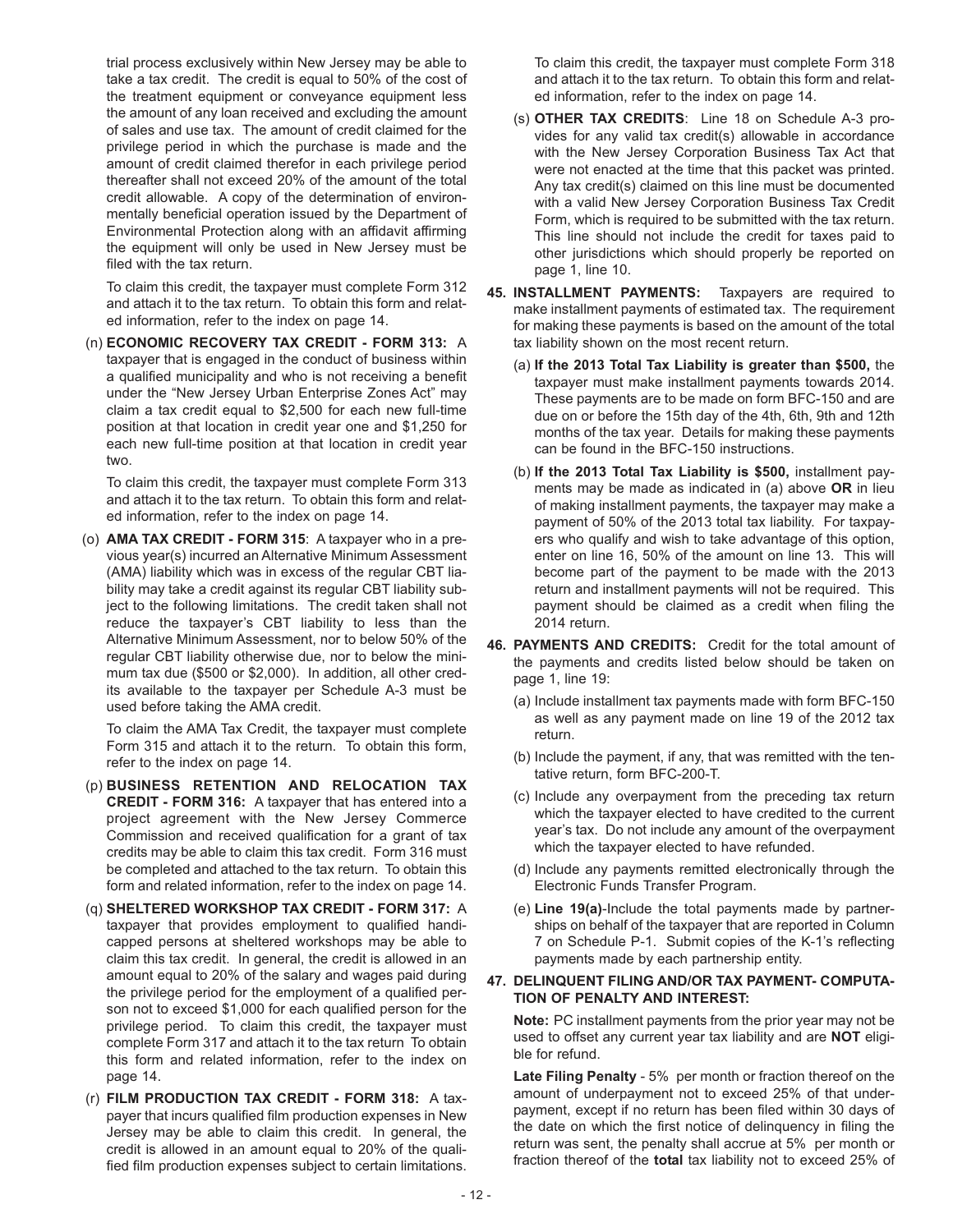such tax liability. Also, a penalty of \$100 for each month the return is delinquent may be imposed.

**Late Payment Penalty** - 5% of the balance of tax due paid after the due date for filing the return may be imposed.

**Interest** - The annual interest rate is 3% above the average predominant prime rate. Interest is imposed each month or fraction thereof on the unpaid balance of tax from the original due date to the date of payment. At the end of each calendar year, any tax, penalties and interest remaining due will become part of the balance on which interest will be charged. The interest rates assessed by the Division of Taxation are published in the quarterly issues of the *New Jersey State Tax News*. See "Tax Forms and Information" on page 14 for information on obtaining copies of the newsletter.

**NOTE**: The average predominant prime rate is the rate as determined by the Board of Governors of the Federal Reserve System, quoted by commercial banks to large businesses on December 1st of the calendar year immediately preceding the calendar year in which payment was due or as redetermined by the Director in accordance with N.J.S.A. 54:48-2.

**Civil Fraud -** If any part of an assessment is due to civil fraud, there shall be added to the tax an amount equal to 50% of the assessment in accordance with N.J.S.A. 54:49-9.1.

**UNDERPAYMENT OF ESTIMATED TAX:** Taxpayers must use either Form BFC-160-A or BFC-160-B to determine whether an underpayment exists in any of the installment payment periods and if the corporation is subject to an interest charge on such underpayment, the amount of interest. If the taxpayer qualifies for any of the exceptions to the imposition of interest for any of the installment payments, Part II must be completed and should be filed with the taxpayer's return, form BFC-1, as evidence of such exception. The BFC-160 must be attached to the return and any interest due included on line 21, Page 1 of the form BFC-1.

- **48. REFERRAL COST RECOVERY FEE:** In accordance with N.J.S.A. 54:49-12.3, a Referral Cost Recovery Fee of 10% of any tax, penalty and interest due will be added to your liability if the matter is assigned to an outside collection agency. For delinquent periods, if that period is assigned to an outside collection agency, a Referral Cost Recovery Fee will be assessed prior to the filing of a Certificate of Debt.
- **49. AMENDED RETURNS:** To amend BFC-1 returns, use the BFC-1 form for the appropriate tax year and write "AMENDED RETURN" clearly on the front page of the form. Mail to: State of New Jersey, Division of Taxation, Special Audit Group, PO Box 271, Trenton, NJ 08695-0271.